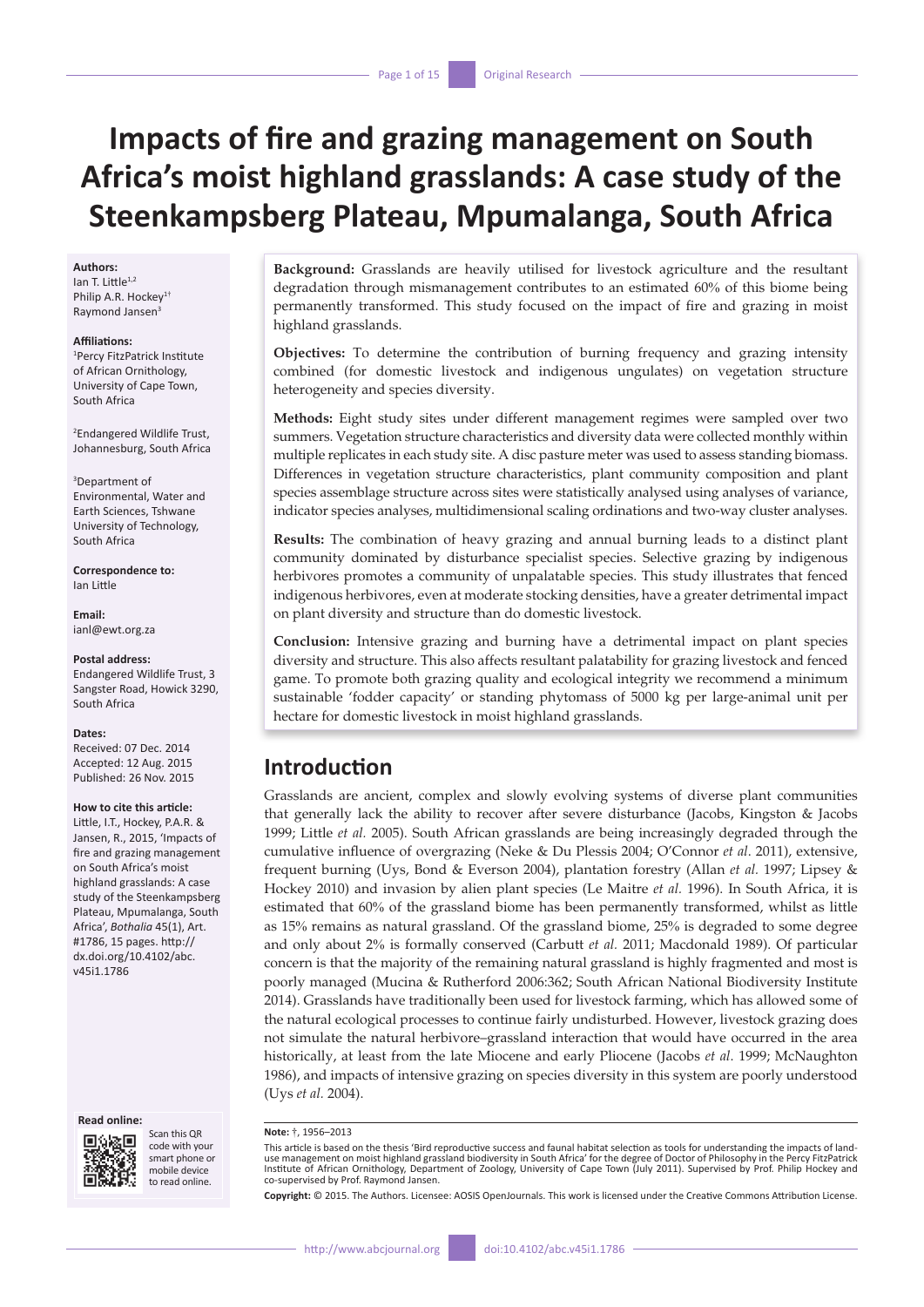The use of grazing, and more commonly fire, for managing grassland is primarily to provide a green flush of nutrientrich grass, remove old moribund grass material and control tick abundance (Bond 1997; Van Wilgen & Scholes 1997). However, grazing by livestock and the associated trampling and nutrient enrichment have a significant impact on grassland plant diversity (O'Connor *et al.* 2010; O'Connor *et al*. 2011; Veen *et al.* 2008), as does the use of fire (Veen *et al.* 2008). Furthermore, selective grazing has been shown to alter the structure and species composition of grasslands (Milchunas, Sala & Lauenroth 1988; Owen-Smith 1999), often favouring unpalatable species, which, in turn, causes a change in community species composition (Milchunas *et al.* 1988; Sternberg *et al.* 2000). Fire also modifies the grazing pattern and behaviour of herbivores, because it reduces above-ground biomass (Van Wilgen & Scholes 1997).

Although South African grassland systems are naturally maintained by winter and spring fires (Mucina & Rutherford 2006:356), there is concern over the possible detrimental effect of unnaturally frequent fires on plant diversity (Collins & Calabrese 2012; Swengel 2001). It has been suggested that the natural fire frequency in moist highland grasslands would have been only every 4 years or more (Manry & Knight 1986). It has further been suggested that controlled burning should be based on the rate of litter accumulation and that grazing should not start until sward height reaches 250 mm (Mentis 1981). This is manageable with domestic livestock, but indigenous game species tend to graze burnt areas selectively and therefore their stocking rates in fenced areas need to be sufficiently low so that the total number of animals congregating on burnt areas alone is not detrimental (Van Rooyen, Bredenkamp & Theron 1986). Annual burning of grasslands after the first rains has become common practice amongst farmers (Everson 1999), irrespective of litter accumulation (Everson 1999; Van Wilgen & Scholes 1997). However, without frequent burning, some species (e.g. *Themeda triandra* Forssk 1775 and *Heteropogon contortus* Roem & Schult 1954) become moribund and decrease in abundance, whereas other species are more tolerant of selfshading and increase (Owen-Smith & Danckwerts 1997).

Tainton (1999) has suggested that the carrying capacity for high-altitude climax grassland lies somewhere between 3 ha and 5 ha per large-animal unit (ha LAU–1). One LAU is defined as being equivalent to one cow or five sheep and represents the metabolic equivalent of a 454-kg cow (Owen-Smith & Danckwerts 1997; Tainton 1999). However, many farmers exceed this stocking rate and thereby exceed the ecological carrying capacity of the grasslands. Together with annual burning the system's ecological integrity and future livestock productivity are likely to be adversely affected (Fuhlendorf *et al.* 2012; Limb *et al.* 2011; Little, Hockey & Jansen 2013).

Historically, indigenous game species in moist highland grasslands moved seasonally along rainfall gradients, which resulted in a temporal and spatial easing of the

grazing pressure (Rowe-Rowe & Scotcher 1986). Indeed, there probably was no grazing by indigenous game species in high-altitude grasslands during the dry winter months (Mucina & Rutherford 2006:357). The effects of indigenous game species on plant diversity under current management practices have yet to be investigated.

Previous studies on the effect of fire (Uys *et al.* 2004) and grazing (Owen-Smith & Danckwerts 1997) on the grassland biome in South Africa have focused on their independent impacts, with limited attention given to their combined effect. O'Connor *et al.* (2010) highlighted the need to assess the combined effect on plant communities. Previous studies in moist grasslands have not included a detailed analysis of the influence of grazing regimes or burning frequency on vegetation structure, which may have a profound effect on grassland ecosystem functioning. Therefore, the objective of this study was to assess the interactive effect of burning frequency and stocking rates on plant community (vegetation) structure and diversity in moist highland grasslands. It is hypothesised that with increased stocking rates plant diversity will decrease, accompanied by a shift from predominantly decreaser to predominantly increaser grasses (Tainton 1999). Decreasers are species that are sensitive to degraded grassland conditions as a result of either too much or too little disturbance. Increaser I species increase in abundance as a result of too little disturbance (typically when the grassland becomes moribund), increaser II species increase in abundance in response to heavy disturbance (e.g. by fire, grazing or a combination), and increaser III species proliferate in response to selective grazing (i.e. are unpalatable species – Tainton [1999]). The study also compares the impacts of indigenous game (predominantly blesbok [*Damaliscus dorcas*]) to those of (more heavily stocked) domestic livestock on vegetation structure and diversity.

# **Research method and design Study sites**

The study area falls within the Moist Highland Grassland Bioregion and is specifically identified as Lydenburg Montane Grassland (Mucina & Rutherford 2006:405) (previously referred to as the North-Eastern Sandy Highveld grassland; Burgoyne, Bredenkamp & Van Rooyen [2000]). All the study sites were on the plateau around Dullstroom (centred at 25°25′S, 30°10′E) and were between 1900 m a.s.l. and 2200 m a.s.l. The soils are mostly derived from quartzite of the Steenkampsberg and Lakenvlei formations (Burgoyne *et al*. 2000). The Dullstroom Plateau Grassland (encompassing this entire study area) has been classified as endangered owing to very high irreplaceability of species (Department of Environmental Affairs 2011). The topography within the geographic range of this vegetation type includes highaltitude plateaus and undulating plains. The predominant vegetation is short grass in the high-lying areas, which becomes taller on the lower slopes. Although grass species diversity is relatively low, the diversity of non-graminoid elements of the vegetation ('forbs' from here on) is high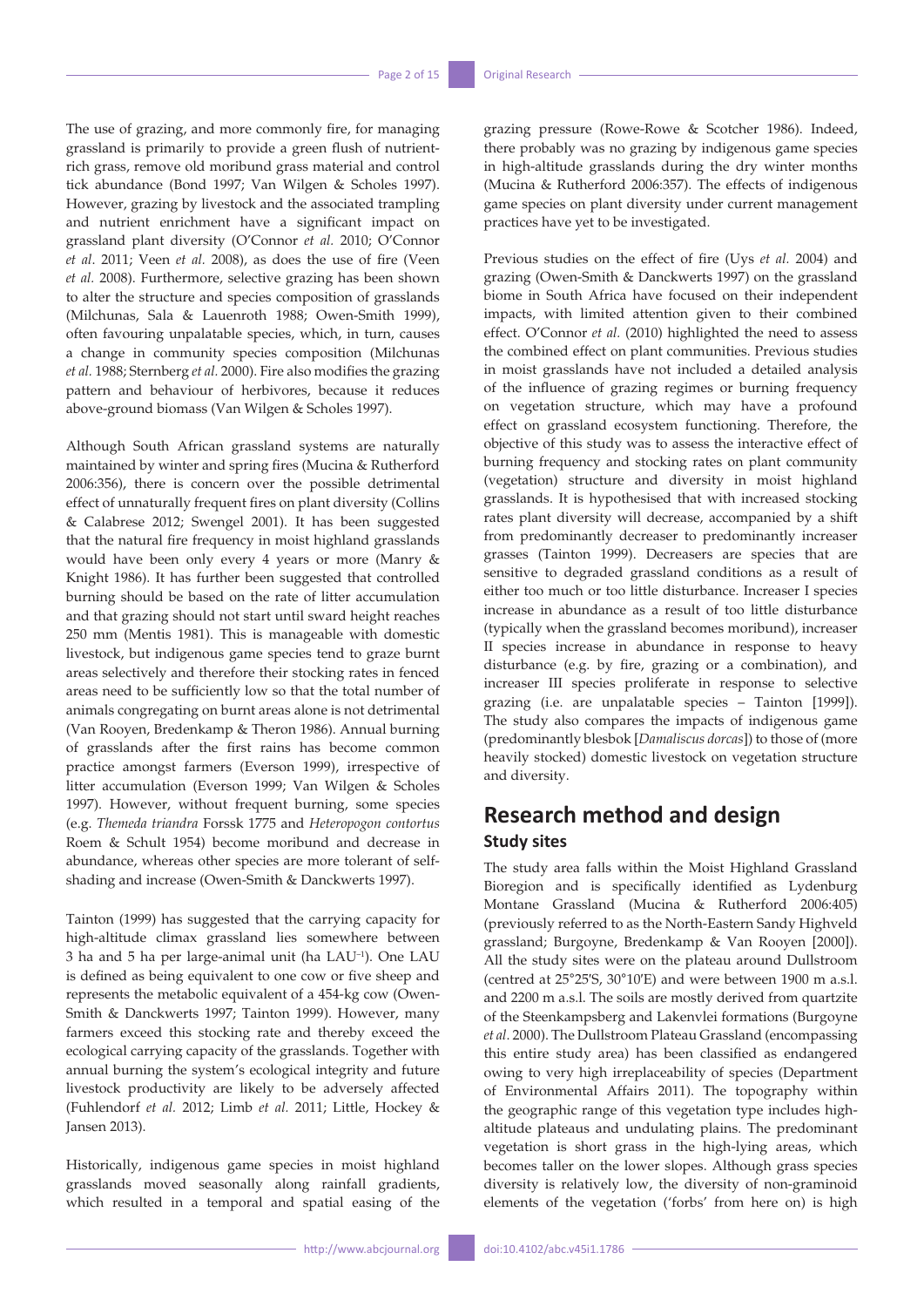| <b>Study site</b> | Type of site                           | Grazing intensity (ha LAU <sup>-1</sup> ) | <b>Burning regime</b> | <b>Grazing stock</b>       |
|-------------------|----------------------------------------|-------------------------------------------|-----------------------|----------------------------|
| NRLu <sup>+</sup> | Nature reserve; low-intensity grazing  | 63.671                                    | Unburnt reserve       | Indigenous ungulates       |
| <b>NRL</b>        | Nature reserve; low-intensity grazing  | 46.714                                    | Burnt reserve         | Indigenous ungulates       |
| <b>NRHu</b>       | Nature reserve; high-intensity grazing | 13.613                                    | Unburnt reserve       | Indigenous ungulates       |
| <b>NRH</b>        | Nature reserve; high-intensity grazing | 14.408                                    | Burnt reserve         | Indigenous ungulates       |
| <b>BFu</b>        | Commerical farm                        | 2.092                                     | Unburnt biennially    | Cattle                     |
| <b>BF</b>         | Commerical farm                        | 1.963                                     | Burnt biennially      | Cattle                     |
| AF                | Commerical farm                        | 1.251                                     | Annual                | Cattle                     |
| Com               | Communally grazed land                 | 1.071                                     | Irregular             | Mixed (domestic livestock) |

**TABLE 1:** Grazing, stocking regime and burning frequency of the study sites.

ha LAU<sup>-1</sup>, hectares per large-animal unit.

†, The identifier 'u' indicates a site that was unburnt in the study year.

(Mucina & Rutherford 2006:405). Orographic and convectionbased precipitation (660 mm year<sup>-1</sup> – 1180 mm year<sup>-1</sup>; Mucina and Rutherford [2006:405]) and heavy mists throughout most months of the year have promoted a unique flora, including a rich diversity of mesophytic plants such as the Orchidaceae. In fact, the high forb diversity (over 2260 taxa and 51 endemic species) has prompted this grassland type to be proposed as a 'centre of plant endemism' (Mucina & Rutherford 2006:360).

Eight study sites of similar soil type and underlying geology but under different management regimes (Table 1) were sampled over two summers. These sites (reported with their stocking rates) represent the most common types of management in the moist highland grasslands:

- an annually burnt farm (AF); 1.251 ha LAU-1
- communally grazed lands (Com); 1.071 ha∙LAU-1
- a biennially burnt farm that was either burnt (BF; 1.963 ha LAU-1) or left unburnt (BFu; 2.092 ha LAU-1) in the study year
- a nature reserve site, with a high density of indigenous grazing ungulates, which was either burnt (NRH; 14.408 ha LAU-1) or left unburnt (NRHu; 13.613 ha LAU-1) in the study year
- a nature reserve site, with a low density of indigenous grazing ungulates, whixh was either burnt (NRL; 46.715 ha LAU-1) or left unburnt (NRLu; 63.671 ha LAU-1) in the study year.

Numbers of grazing animals were constant throughout the season at all sites. The biennially burnt farm and both the heavily grazed and lightly grazed reserve sites had different stocking rates in the burnt and unburnt years; this was unavoidable and is a result of the flux based on mortality and fecundity. However, these changes in stocking rates between years were minimal and did not affect the categorisation of sites, and the burnt and unburnt sites can be considered as separate treatments. All nature reserve sites were within Verloren Valei Nature Reserve, a site that acted as both a control and a management experiment site in the heavily grazed area (NRH and NRHu). The reserve site was selected based on its good current condition and former management for conservation: the reserve was proclaimed in 1983 and has been block-burnt biennially since 1985 (Heyns 1985). All of the sites (except communally grazed lands where fire has not been used as a management tool for

more than 50 years) are burnt in early spring after the first rains. Both the annually burnt and biennially burnt farms have been managed this way for at least three generations (> 100 years). The commercially farmed areas (AF and BF) were rotationally grazed by cattle on a four-day cycle by the same herd. In all cases the rotation was between two large camps. The stocking rate on communal lands (mixed grazing by cattle, sheep, horses, goats and pigs), where there is no stock rotation, is thus the number of animals in the area of both camps combined. Offspring of both livestock and indigenous grazers born in early summer were treated as 0.5 LAUs.

Within each study site, four 25-ha replicates were marked out with at least 500 m between replicates. Sampling plots and transects were randomly selected within each 500 m × 500 m replicate. Thus, plots and transects were nested within each of the four replicates, which, in turn, were nested within each of the eight study sites. As far as possible, these replicates were sufficiently far apart to avoid pseudoreplication but sufficiently close together to standardise for extrinsic factors such as geology, rainfall, aspect, slope and temperature within and between land-use treatments (Hurlbert 1984). The climatic aspects were comparable primarily owing to the limited altitudinal variation between sites (Burgoyne *et al*. 2000).

Fieldwork was conducted in the summer (October – March) for 2 years (2007–2009). Grazing data were collected by interviewing farmers or managers of chosen sites and were validated with animal counts. Relative grazing intensity was recorded as the area of grazing land available per LAU  $(ha$  LAU<sup>-1</sup>).

### **Vegetation structure**

To assess the response of vegetation structure to management, it was important to understand which of the measured structural indices were most sensitive to the disturbance effects and which one could act as a surrogate for overall vegetation structure. When all 10 of the structural indices were included in the analysis (Table 2), any of the indices could have been used to differentiate between management practices but some were more effective than others. For this reason, a stepwise analysis was required to identify the most effective indices for sampling grassland structure.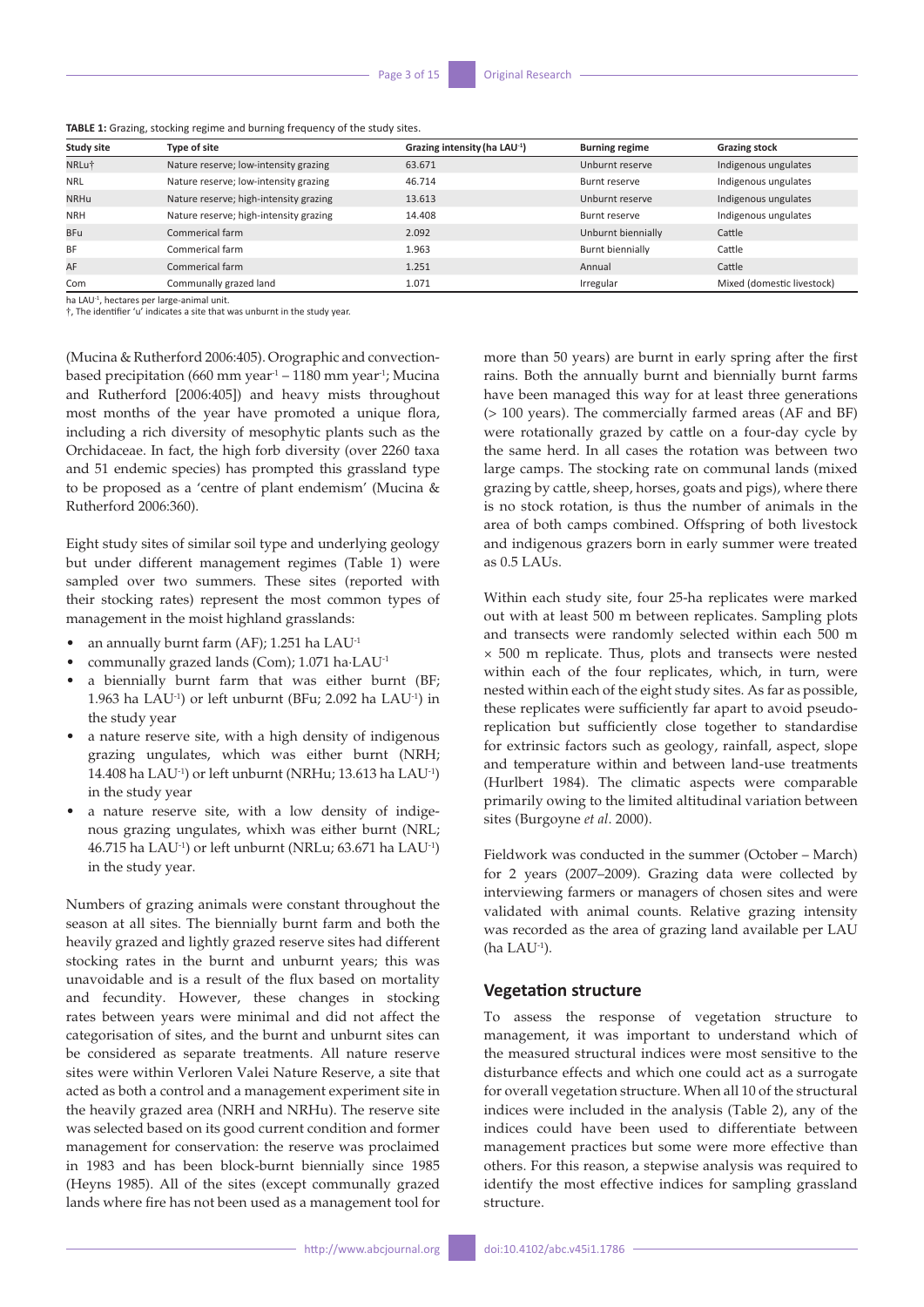**TABLE 2:** Discriminant functions analysis illustrating the differences in vegetation structure indices that have the most important roles in predicting structural differences across management types.

| Vegetation                                         | Wilks's $\lambda$ | Partial $\lambda$ | F      | P              | $r^2$ |
|----------------------------------------------------|-------------------|-------------------|--------|----------------|-------|
| Discriminant functions analysist                   |                   |                   |        |                |       |
| $%$ Grass                                          | 0.014             | 0.807             | 4.351  | $\Omega$       | 0.961 |
| %Forb                                              | 0.016             | 0.697             | 7.875  | $\Omega$       | 0.464 |
| $\%$ Veg                                           | 0.013             | 0.819             | 4.008  | 0.001          | 0.961 |
| AveMaxHt                                           | 0.012             | 0.895             | 2.133  | 0.045          | 0.882 |
| AvHorDen                                           | 0.013             | 0.823             | 3.898  | 0.001          | 0.876 |
| AvVerDen                                           | 0.012             | 0.887             | 2.321  | 0.029          | 0.942 |
| HorHetHt                                           | 0.016             | 0.669             | 8.984  | $\overline{0}$ | 0.286 |
| HorHetTo                                           | 0.016             | 0.700             | 7.777  | $\Omega$       | 0.807 |
| Patchine                                           | 0.018             | 0.610             | 11.613 | $\mathbf{0}$   | 0.845 |
| <b>DPM</b>                                         | 0.014             | 0.767             | 5.514  | $\mathbf{0}$   | 0.687 |
| Backward stepwise discriminant functions analysis: |                   |                   |        |                |       |
| AvHorDen                                           | 0.186             | 0.268             | 51.968 | $\Omega$       | 0.234 |
| HorHetHt                                           | 0.080             | 0.626             | 11.354 | $\Omega$       | 0.080 |
| Patchine                                           | 0.083             | 0.603             | 12.497 | $\Omega$       | 0.392 |
| <b>DPM</b>                                         | 0.091             | 0.548             | 15.642 | 0              | 0.266 |

Note: Table 2-A1 reflects detailed structural data. %Grass, average percentage grass cover; %Forb, average percentage forb cover; %Veg, average percentage vegetation cover; AvHorDen, average horizontal vegetation density;<br>AveMaxHt, average maximum vegetation height; AvVerDen, average vertical vegetation<br>density; DPM, disc pasture meter; HorHetHt, average h canopy; HorHetTo, overall average horizontal heterogeneity of vegetation structure; Patchine, average vegetation patchiness.

†, Overall Wilks's λ = 0.011, *F* = 12.453, *P* < 0.001; ‡, Overall Wilks's λ = 0.050, *F* = 22.29, *P* < 0.001.

A backward stepwise discriminant functions analysis (Table 2) identified four of the original 10 structural indices as performing best at discriminating between management types. These were subsequently used in the multidimensional scaling plot analyses.

Vegetation structure was sampled monthly throughout the sampling season using two techniques. The first, modified from Wiens and Rotenberry (1981), involved establishing three 500-m transects within each of the four replicates per study site. Along each of these, at 50-m intervals, a 10-m long tape was laid out perpendicular to the transect line. Vegetation was sampled at 1-m intervals along the tape, yielding 100 point samples per transect (in total, 1200 samples per site per month). At each sampling point, a rod of 6-mm diameter was positioned vertically through the vegetation to the ground. This rod was marked at eight height intervals (0 mm – 50 mm, 50 mm – 100 mm, 100 mm – 200 mm, 200 mm – 300 mm, 300 mm – 400 mm, 400 mm – 500 mm, 500 mm – 600 mm and 600 mm – 1000 mm). At each sampling point the number of vegetation contacts with the rod per height interval was recorded, as well as whether the contact was with a grass or a forb. Open ground (in the case of no contact with vegetation) and overall maximum height of vegetation were also recorded. From these data we calculated three sets of vegetation structure indices (Table 2):

- Cover: Percentage grass cover (%grass), forb cover (%forb) and total plant cover in the form of grass and forbs combined (%veg), calculated as the percentage of point records with each of these parameters present.
- Structural measures: Average maximum height of vegetation (AveMaxHt) and horizontal density (AvHorDen), derived from the mean number of contacts with the rod in the 0 mm – 100 mm interval, and vertical

density (AvVerDen), derived from the mean number of contacts over the entire length of the rod.

• Heterogeneity measures: Canopy heterogeneity (HorHetHt), given by the coefficient of variation of the maximum height contacts, overall heterogeneity (HorHetTo), given by the coefficient of variation of the mean total number of contacts over the entire rod, and a patchiness index (Patchine), in which the 10 samples per 50 m are grouped and then used to calculate the landscape patchiness according to the equation of Wiens and Rotenberry (1981):

$$
Patchiness = \frac{\sum (Max - Min)}{\sum x}
$$
 [Eqn 1]

where *Max* represents the maximum number of contacts recorded in each sample group, *Min* represents the minimum number of contacts recorded in each sample group, and *x* represents the mean number of contacts recorded in each sample group.

The second technique quantifies vegetation density, which is a proxy for forage availability. Measurement of forage availability is essential for determining stocking rates for the management of herbivores (Ganguli *et al.* 2000; Smith 2006). A relative measure of forage availability was developed to assess how stocking density affected vegetation density through the season in a particular area. Vegetation density  $(kg ha<sup>-1</sup>)$  was combined with grazing intensity (ha  $LAU<sup>-1</sup>$ ) to produce an index of available vegetation per LAU (kg LAU-1), which gives a clear indication of both the available aboveground biomass for grazing and the seasonal effect of grazing on vegetation biomass.

Vegetation density was sampled using a disc pasture meter (DPM), following Bransby and Tainton (1977), Danckwerts and Trollope (1980) and Trollope and Potgieter (1986). The DPM consists of a disc (1.5 kg, 457 mm in diameter) mounted onto a central rod, with a measuring scale set in 5-mm increments. The disc is dropped vertically from 0.6 m above the ground onto the grass sward and the settling height of the disc is recorded. Vegetation was sampled every 5 m along the three 500-m transects, yielding 100 DPM samples per transect and a total of 1200 samples per site per month.

The DPM is calibrated for a specific vegetation type to convert the reading into biomass estimates (kg ha-1). DPM calibrations are available for a number of vegetation types both within and outside of South Africa (Bransby & Tainton 1977; Danckwerts & Trollope 1980; Trollope & Potgieter 1986) for comparative purposes, but a callibration for moist highland grassland has not yet been done. To calibrate the DPM for moist highland grassland, monthly data were collected throughout the season from all the management types. The data were analysed using a regression analysis, with the standing crop of plant material harvested (removed and weighed) from below each disc measurement (converted to kg ha<sup>-1</sup>) as the dependent variable and the mean settling height of the disc as the independent variable. The regression analyses were repeated with the standing crop of grass subjected to logarithmic, square,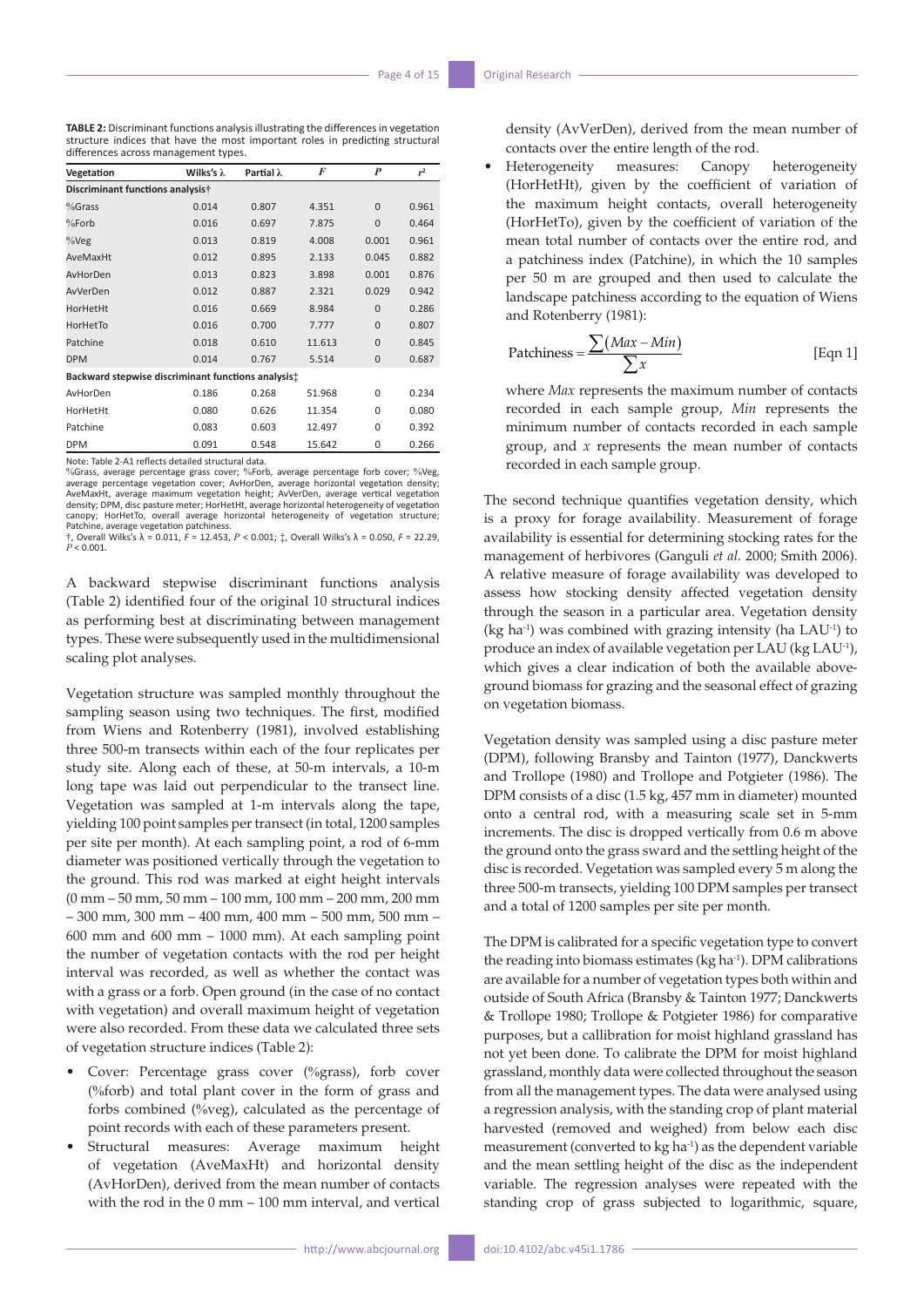square-root and reciprocal transformations to obtain the best linear fit between disc height and the standing crop of herbaceous plant material. The best fit was then compared with previous calibrations of the DPM.

### **Plant species diversity**

Plant species diversity in the five management types was assessed only in the years that sites were not burnt. Sampling was conducted in late January (when the majority of species were in flower), which allowed for species identification (Table 1-A1). Plants that could not be identified in the field were pressed and sent to the herbarium of the South African National Biodiversity Institute, Pretoria, for expert identification. Modified Whittaker nested vegetation sampling plots (O'Connor 2005; Figure 1-A1) were used to sample floral species diversity based on the methods of Stohlgren, Falkner and Schell (1995). Overall relative floral diversity assessments were based on one modified Whittaker plot per replicate (four per site). All species were recorded and abundance (percentage cover) of each species was estimated from each of the 10-m<sup>2</sup> and 1-m<sup>2</sup> subplots. Estimated abundances per subplot were summed and the overall estimated abundance per species was calculated as a percentage. Plant species names were based on Germishuizen and Meyer (2003).

### **Statistical analyses**

The software packages PC-ORD 5.10 (McCune & Mefford 2006) and STATISTICA 9.0 (StatSoft) were used for data analysis.

To assess the relative impacts of management practices on vegetation structure variables, analysis of variance (ANOVA) with post hoc Tukey tests were performed. A discriminant function analysis was subsequently undertaken, followed by a backward stepwise discriminant function analysis, which incorporated only the significant parameters, to extract the parameters that best revealed the effects of management on vegetation structure.

To assess sampling efficiency, species–area curves were fitted to the plant species richness data. First- and secondorder jackknife estimates of species richness were derived separately for grasses, forbs and all species.

Plant community compositions were contrasted amongst management types using a one-way pairwise permutationbased non-parametric multivariate analysis of variance (PerManova; Anderson 2001; McCune & Mefford 2006). We used the Sørenson (Bray–Curtis) distance measure because it is appropriate for abundance data and gives robust outputs with zero-dominated datasets (McCune & Grace 2002). To assess the contribution of each species' abundance to the community and how much their response to disturbance has influenced each of these communities, we ran an indicator species analysis (McCune & Mefford 2006) using a Monte Carlo test of significance with 5000 permutations (Dufrêne & Legendre 1997); this method combines species' abundance and occurrence. A 'perfect indicator' should be present in all replicates within a site and not present in any other sites. To test whether grasses and forbs respond in a similar manner to site management, we performed a Mantel test (Douglas & Endler 1982), which tests the null hypothesis of no relationship between matrices and uses a *t*-distribution with infinite degrees of freedom. To test whether grass species experienced shifts from high to low palatability (based on Tainton [1999]) and from decreaser to increaser grasses with increasing disturbance, we ran Mann–Whitney *U* tests and ANOVA by ranks.

Multidimensional scaling (MDS) ordination was used in the analysis of vegetation structure between study sites as it is the statistical method of choice in community ecology when data are discontinuous or not normally distributed (McCune & Grace 2002). MDS was run (in PC-ORD) using a Euclidean distance measure with Bray–Curtis original endpoint selection for vegetation structure space and a Sørenson distance measure, which is recommended for community analyses, with Bray–Curtis original endpoint selection for plant species space. These ordinations fit matrix data into a two-dimensional space: in this case, the two data matrices analysed were vegetation structure diversity and species diversity (Bray & Curtis 1957; McCune & Grace 2002). DPM data were overlaid on the ordination and vegetation structure indices were included as a biplot.

Finally, to assess the shift in plant species assemblages as a result of land use, we ran a two-way cluster dendrogram (McCune & Mefford 2006) with a Sørenson distance measure and group-average linking method without relativisation.

# **Ethical considerations**

This study was approved by the Scientific and Ethics Committee, University of Cape Town, and a plant collecting permit (MPB 1161) was obtained from the Mpumalanga Tourism and Parks Agency for the study period.

### **Results**

### **Disc pasture meter calibration**

The best calibration for moist highland grassland (locally known as 'sourveld') was linear ( $y = 358.7x - 746.4$ , with  $r = 0.95$ ,  $r^2 = 0.91$ ;  $P < 0.0001$ ) and had a higher  $r^2$  value than calibrations derived from the other grassland systems, which rendered it a better fit. Nonetheless, existing calibrations (Bransby & Tainton 1977; Danckwerts & Trollope 1980; Trollope & Potgieter 1986) exhibit very similar trends to the moist highland grassland calibration.

### **Impact of management on vegetation structure**

High densities of indigenous herbivores depleted grass and vegetation to the point that the NRH site (13.61 ha LAU-1) had both less grass cover ( $P < 0.01$ ,  $df = 136$ ) and less vegetation cover ( $P < 0.0005$ ,  $df = 136$ ) than any other site. This site also had the greatest vegetation patchiness  $(P < 0.01)$ .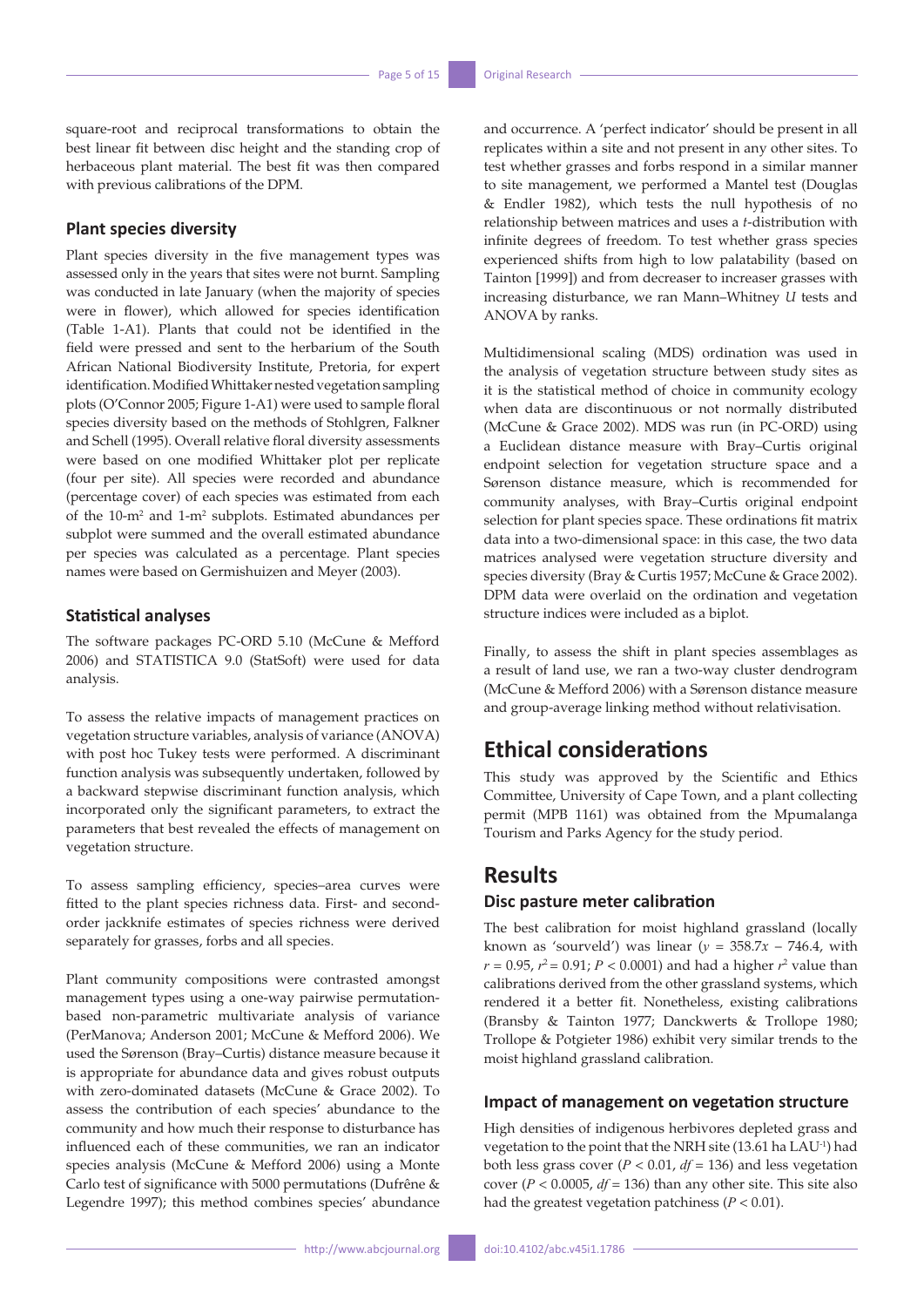

The following vegetation parameters were included in the analysis: percentage forb cover (log transformed), percentage vegetation cover (log transformed), average maximum vegetation height, average horizontal density, total horizontal heterogeneity, patchiness and standing stock of vegetation (kg ha-1).

Axes 1 and 2 accounted for 49.49% and 20.35% of the variance, respectively. These two axes are graphical representations of how the management sites group in ordination space based

on their respective vegetation parameters. Site abbreviations are as defined in Table 1. The identifier 'u' indicates a site that was unburnt in the study year.

**FIGURE 1:** Multidimensional scaling plot (based on Euclidean distance and Bray– Curtis measures) showing how treatments clustered with regard to vegetation characteristics.

Biennial burning, coupled with heavy grazing by domestic stock, resulted in the BF site (2.09 ha LAU-1) having less forb cover than any other site (*P* < 0.05). Extremely heavy grazing, regardless of burning as occurs in the AF (1.25 ha LAU-1) and Com (1.07 ha LAU-1) sites, resulted in both higher horizontal vegetation density (*P* < 0.001 and *P* < 0.05, respectively) and lower vegetation biomass (*P* < 0.05 in both cases) than in any of the other sites.

The reserve site NRL (63.67 ha LAU<sup>-1</sup>), which is managed for conservation, had greater vegetation biomass (*P* < 0.05) and lower average horizontal vegetation density than any other site  $(P < 0.05)$ .

An ordination analysis was performed to gain a better understanding of how management type differentially affects vegetation structure (Figure 1). This allowed differentiation between management effects, including separating out the relative importance of fire frequency and stocking rate in influencing vegetation structure. Axes 1 and 2 accounted for 49.49% and 20.35% of the variance, respectively. (The two axes are graphical representations of how the management sites group in ordination space based on their respective vegetation parameters.)

Grazing and burning directly influenced phytomass, which was highest in the site experiencing the lowest grazing pressure (NRL); this was true towards the end of the season even in the year that this site was burnt (Figure 2a).The BF site had the second-highest standing stocks and again, even in the year it was burnt, recovered to support a higher vegetation biomass



LAU, large-animal unit.

Site abbreviations are as defined in Table 1. The identifier 'u' indicates a site that was unburnt in the study year.

Burning takes place in early September in all management types except Com. AF and Com curves register only barely in late summer.

FIGURE 2: (a) Standing stock of vegetation (kg ha<sup>-1</sup>) in each of the eight management treatments during the growing season and (b) standing stock (kg LAU-1; measured using a disc pasture meter) as a function of grazing pressure (livestock density) across all eight management treatments.

than other commercially farmed sites. The AF and Com sites consistently had the lowest standing stocks of vegetation. However, intensive grazing by indigenous ungulates in the conservation area (NRH) resulted in lower phytomass by the end of the year than was present in the communally grazed lands. The results were similar for vegetation available per LAU (Figure 2b) for NRL, with low stocking rates.

#### **Impact of management on plant species diversity**

Species–area curves and jackknife estimates showed a small difference between observed and expected species richness (Table 3).

Between-site species diversity was assessed using PerManova (Table 4). A randomisation test of significance of pseudo *F*-values between all sites showed a significant overall difference between sites (*F* = 2.9022, *P* < 0.0005, *df* = 35).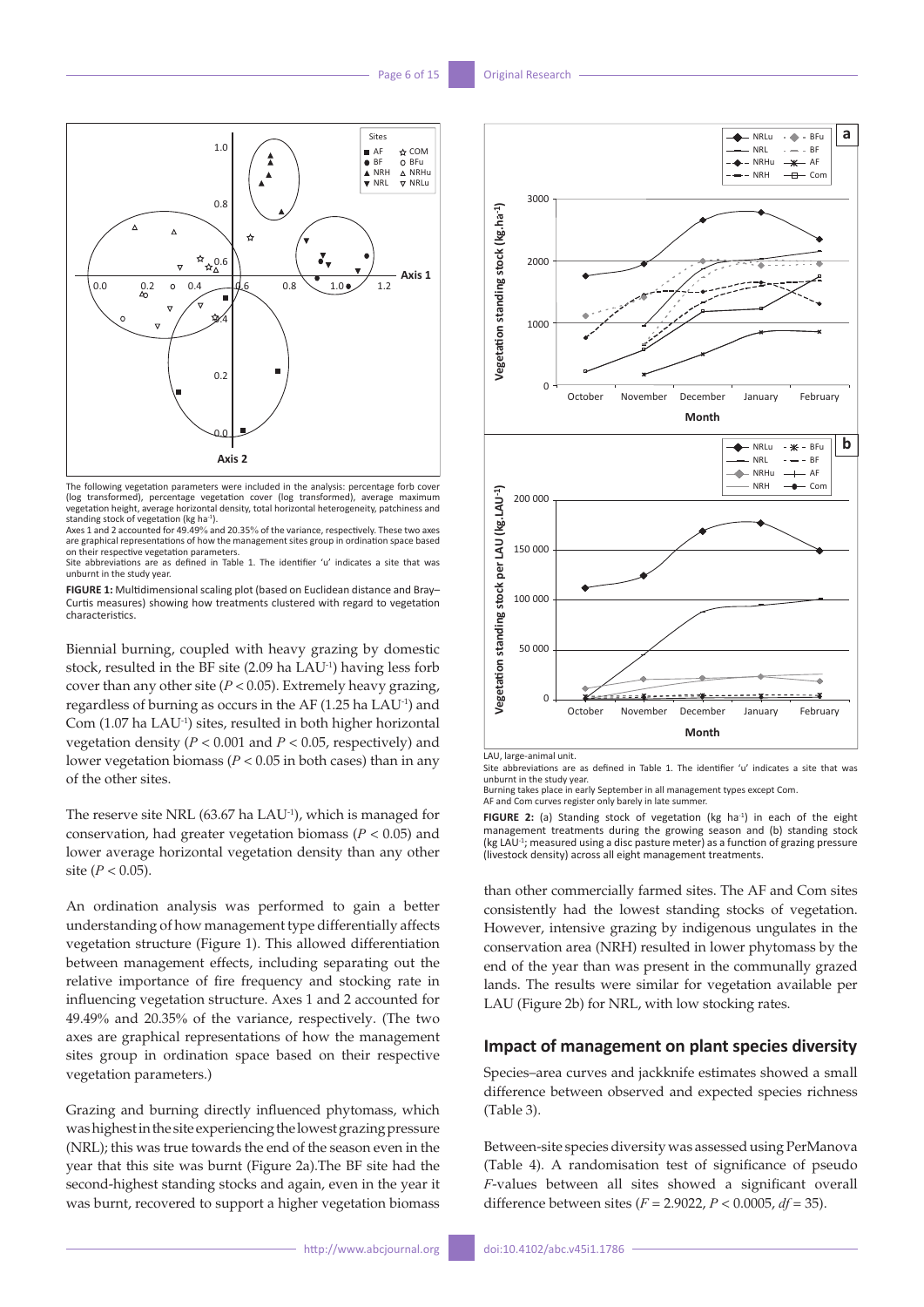**TABLE 3:** Jackknife estimates of species richness derived for grasses, forbs and all plant species combined for all modified Whittaker plots combined.

| <b>Vegetation class</b> | <b>Number of species</b><br>observed | First-order<br>jackknife estimate | Second-order<br>jackknife estimate |
|-------------------------|--------------------------------------|-----------------------------------|------------------------------------|
| Grasses                 | 20                                   | 21                                | 28                                 |
| Forbs                   | 94                                   | 117                               | 123                                |
| All species             | 114                                  | 138                               | 142                                |

|  | <b>TABLE 4:</b> PerManova analysis used to evaluate differences in botanical |  |  |  |  |
|--|------------------------------------------------------------------------------|--|--|--|--|
|  | composition between sites. Asterisks denote significant differences.         |  |  |  |  |

| Site comparison†  | PerManova |          |  |  |
|-------------------|-----------|----------|--|--|
|                   | t         | P        |  |  |
| <b>NRL vs NRH</b> | 2.309     | $0.025*$ |  |  |
| NRL vs BF         | 2.313     | $0.031*$ |  |  |
| <b>NRL vs AF</b>  | 2.218     | $0.029*$ |  |  |
| NRL vs Com        | 1.827     | $0.026*$ |  |  |
| NRH vs BF         | 1.425     | $0.028*$ |  |  |
| NRH vs AF         | 1.382     | 0.083    |  |  |
| NRH vs Com        | 1.361     | 0.057    |  |  |
| BF vs AF          | 1.314     | 0.152    |  |  |
| BF vs Com         | 1.371     | 0.056    |  |  |
| AF vs Com         | 1.453     | 0.060    |  |  |

†, Study site abbreviations are as defined in Table 1.

\*, Significant at *P* < 0.05

**TABLE 5:** Indicator plant species for the different management types based on indicator species analysis.

| <b>Species</b>            | Site <sup>+</sup> | Observed<br>indicator values | IV from randomised<br>groups |      |       |  |
|---------------------------|-------------------|------------------------------|------------------------------|------|-------|--|
|                           |                   | (IV)                         | Mean                         | s.d. | P     |  |
| Watsonia pulchra          | <b>NRL</b>        | 60.7                         | 24.9                         | 12.4 | 0.022 |  |
| Eriospermum flagelliforme | <b>NRH</b>        | 75.0                         | 20.9                         | 13.9 | 0.019 |  |
| Dierama insigne           | <b>BF</b>         | 72.7                         | 24.4                         | 12.1 | 0.006 |  |
| Trachypogon spicatus      | BF                | 100.0                        | 23.3                         | 12.8 | 0.001 |  |
| Acalypha punctata         | AF                | 57.6                         | 32.0                         | 8.9  | 0.008 |  |
| Asclepias albens          | AF                | 97.3                         | 24.5                         | 12.0 | 0.002 |  |
| Crassula lanceolata       | AF                | 60.0                         | 26.6                         | 10.6 | 0.035 |  |
| Helichrysum pilosellum    | AF                | 56.9                         | 28.2                         | 10.5 | 0.022 |  |
| Plantago myosuros         | AF                | 95.0                         | 29.6                         | 14.7 | 0.002 |  |
| Schoenoxiphium sparteum   | AF                | 75.0                         | 26.5                         | 13.1 | 0.018 |  |
| Setaria sphacelata        | AF                | 100.0                        | 23.5                         | 12.9 | 0.002 |  |
| Sporobolus pectinatus     | AF                | 47.2                         | 30.2                         | 8.4  | 0.043 |  |
| Vernonia monocephala      | AF                | 72.7                         | 25.3                         | 13.4 | 0.017 |  |
| Indigofera hilaris        | Com               | 69.6                         | 25.5                         | 13.6 | 0.034 |  |
| Panicum natalensis        | Com               | 7.5                          | 26.4                         | 13.9 | 0.048 |  |
| Digitaria monodactyla     | Com               | 60.7                         | 27.0                         | 12.1 | 0.017 |  |
| Anthospenum pumilum       | Com               | 83.9                         | 27.5                         | 11.9 | 0.001 |  |
| Vernonia natalensis       | Com               | 66.3                         | 28.4                         | 9.8  | 0.002 |  |

IV, indicator values; s.d., standard deviation.

†, Study site abbreviations are as defined in Table 1.

In support of the findings from the pairwise PerManova (Table 4), 37.7% of species occurred in only one management type (NRL). Only 3.51% and 7.89% of species were unique to NRH and BF, respectively. Two species found in the study area (*Eucomis autumnalis* Chit. 1951 and *Hypoxis hemerocallidea* Fisch 1842, both in AF and NRL) are currently threatened (Raimondo *et al.* 2009). One species, *Plantago myosuros* Lam. 1972 (in AF and Com), is an exotic weed from South America.



Site abbreviations are as defined in Table 1.

Kruskal–Wallis *H* denote differences in palatability scores, which estimates nutrient availability for grazers (Tainton 1999), and vegetation species status (increaser vs decreaser) of grasses in different management types. NRH and BF have significantly more unpalatable than palatable plants as well as more increaser than decreaser species.

NRH Com BF AF NRL

**Study site**

**FIGURE 3:** (a) Proportion of increaser versus decreaser grasses based on species abundances across the five management treatments and (b) relative proportions of palatable and unpalatable grasses based on species abundances across the five management treatments.

A large number of increaser and pioneer species are present in the system (Table 5), as illustrated by the species that are confined to high disturbance areas, including the AF and Com sites. Two species were restricted to the conservation area and one of these was most abundant in the area that was heavily grazed by indigenous herbivores (NRH).

Grasses and forbs responded in a similar manner to management according to Mantel's asymptotic approximation (Mantel test,  $r = 0.26$ ,  $P < 0.0005$ ). The heavily grazed conservation area (NRH) showed significantly reduced abundance of decreaser grasses relative to increaser grasses  $(Z = -1.59, P < 0.05$ ; Figure 3a) and had a high proportion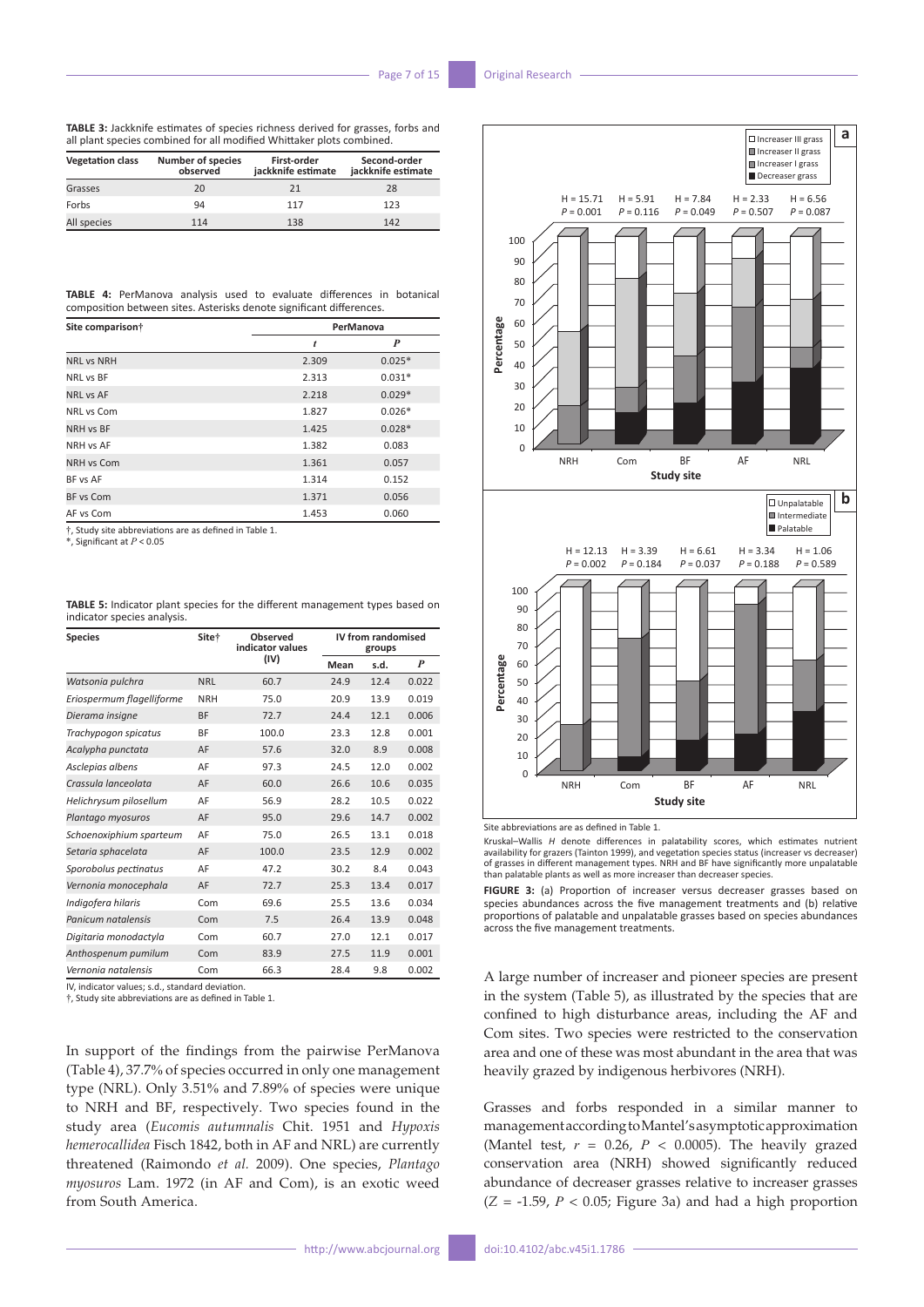

AvMaxHt, average maximum vegetation height; AvHorDen, average horizontal vegetation density; DPM, disc pasture meter; Ha/LAU, hectares per large-animal unit. Study site abbreviations are as defined in Table 1.

Sites are separated out according to species diversity (assemblage structure).

The sizes of symbols reflect standing stock of vegetation (kg ha-1).<br>Filled triangles (▲) represent burning; filled squares (■) represent biennial burning; filled diamonds (♦) represent no planned burning.

**FIGURE 4:** Multidimensional scaling ordination of plant species diversity using Bray–Curtis measures to illustrate the relative influences of fire and grazing according to management type. The two axes are graphical representations of how the management sites group in ordination space based on their respective vegetation diversity as a result of management activities at each site.

of increaser III grasses. There was also a significantly lower overall abundance of palatable versus unpalatable grasses  $(Z = 1.76, P < 0.05;$  Figure 3b). The part of the nature reserve experiencing low grazing pressure supported the highest proportion of palatable grass species (Figure 4).

Fire frequency had an overriding effect on plant species diversity, with grazing intensity having a secondary role in distinguishing the effect of different management practices (Figure 4). Axis 1 separates sites according to burn frequency, whereas axis 2 indicates a response to grazing pressure. Sites in group B are defined primarily by the vegetation density as measured by DPM, average maximum vegetation height and stocking density. Sites in group A were mostly characterised by their average horizontal vegetation density (AvHorDen). Sites in group C were different from the rest but did not differ based on any specific parameter. Similarly, sites in group D were not found to be different from other sites based on any specific parameters, but shared aspects of each of the other groupings with regard to their vegetation parameters.

Communal lands were defoliated to such an extent that it was difficult to distinguish the two responses. DPM data were overlaid to illustrate the importance of phytomass in separating out sites. Axis 1 extracted 29.8% of the original distance matrix and axis 2 extracted 19.9% (total 49.7%).

Plant species diversity responded strongly to disturbance (Figure 5). AF separates out first, followed by the sites Com, BF and NRL, which cluster very closely. These, in turn, cluster with NRH. Six distinct assemblages separate out according to land use. One of these is specific to the conserved area whereas the other five are associated with disturbed areas.

# **Discussion**

Fire and grazing combined act as the primary disturbance mechanisms in grassland systems, shaping the structure and composition of the vegetation (Van Wilgen & Scholes 1997; Veen *et al.* 2008). An understanding of the interplay between these disturbance effects in driving the system facilitates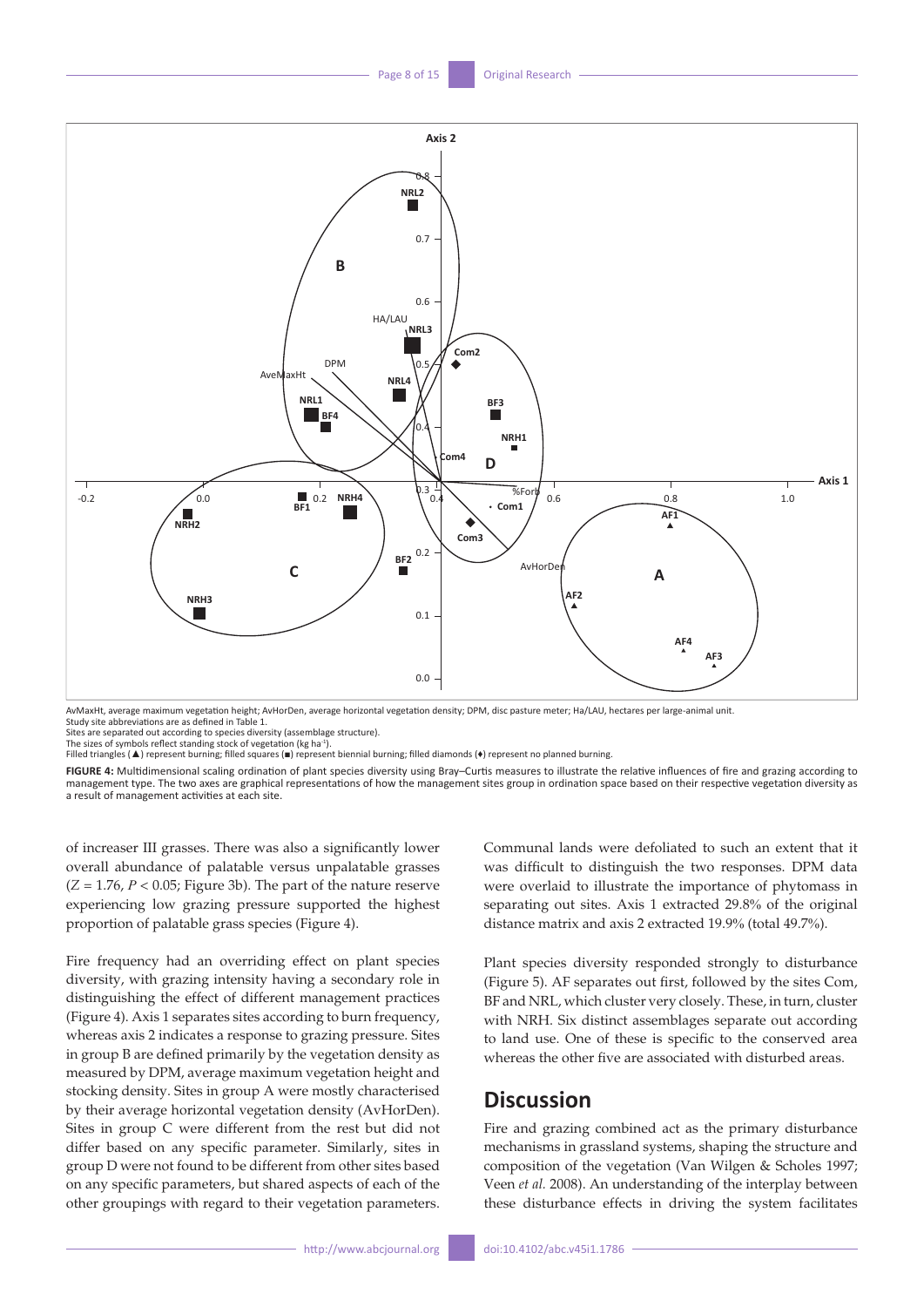

Circles illustrate a relative abundance gradient of species at a given site: darker circles depict high abundance, whereas unfilled circles indicate the absence of that species as depicted in the scale at the top of the figure. Six clear assemblages are specific to particular management types. For full species names, see Table 1-A1.

Study site abbreviations are as defined in Table 1.

**FIGURE 5:** Two-way cluster dendrogram of vegetation diversity illustrating the relative diversity of species in each management type and how species and sites group based on these abundances. The axes illustrate the strength of the group states on these documents are the three measurements group splits closer to 100% having higher similarity.

their being managed to influence ecosystem stability and biological intactness (Ferwerda *et al.* 2006). Fuhlendorf *et al.* (2012) accordingly suggested that fire and grazing should be viewed as essential ecosystem processes rather than tools for production goals. Annual burning (irrespective of litter accumulation), together with high grazing pressure (Everson 1999; Van Wilgen & Scholes 1997), has a detrimental effect on plant diversity in South Africa's moist highland grasslands (Joubert, Pryke & Samways 2014) and the high proportion of grasslands that are burnt annually is of concern for grassland conservation (Everson 1999).

#### **Impact of management on vegetation structure**

The current dominant management system in these grasslands combines high stocking rates (exceeding the ecological carrying capacity) with frequent (annual) fires.

To understand the effects of burning and grazing on vegetation structure, and to allow farmers to assess pasture condition rapidly, an easy-to-implement and efficient technique is required. The DPM has been recommended for these purposes (Bransby & Tainton 1977; Danckwerts & Trollope 1980; Trollope & Potgieter 1986). However, for this technique to be useful, the DPM must be calibrated for the vegetation type in question. The calibration for moist highland grasslands was both strong and linear and has a similar trend to previous calibrations in other grassland types.

Of the ten vegetation structure measures calculated in this study, four proved useful for illustrating the effects of different management practices (Table 2). Of these, three differentiated the impacts of management practices on vegetation structure. Patchiness was highest and vegetation cover (auto-correlated with grass cover because grass accounts for > 90% of vegetation cover) was lowest in the nature reserve stocked with ungulates (NHR). Although historically indigenous game species would not have grazed the high-altitude grasslands during the dry winter months (Mucina & Rutherford 2006:357), current management on a portion of the conservation area has indigenous ungulates fenced at relatively high density (13.5 ha LAU-1 – 14.5 ha LAU-1) throughout the year. Resultant selective grazing, predominantly by blesbok, leads to a high proportion of bare ground and unpalatable vegetation. Grazing herbivores modify the structural heterogeneity of vegetation within a particular successional sere (Milchunas *et al.* 1988; Owen-Smith & Danckwerts 1997), but vegetation biomass alone does not reflect this because biomass of the unpalatable component remains relatively high (Figures 2a and 3b). The data presented here suggest that indigenous game species, stocked at a high density, have a greater impact on both plant diversity and structure than domestic livestock. Even at fairly low stocking rates, selective grazing by indigenous game species clears all decreaser species and creates a mosaic of patchy, unpalatable vegetation (Figure 3). Few studies focusing on the potential impact of indigenous game species on moist highland grasslands have been carried out. Modern fencing practices for conservation, wildlife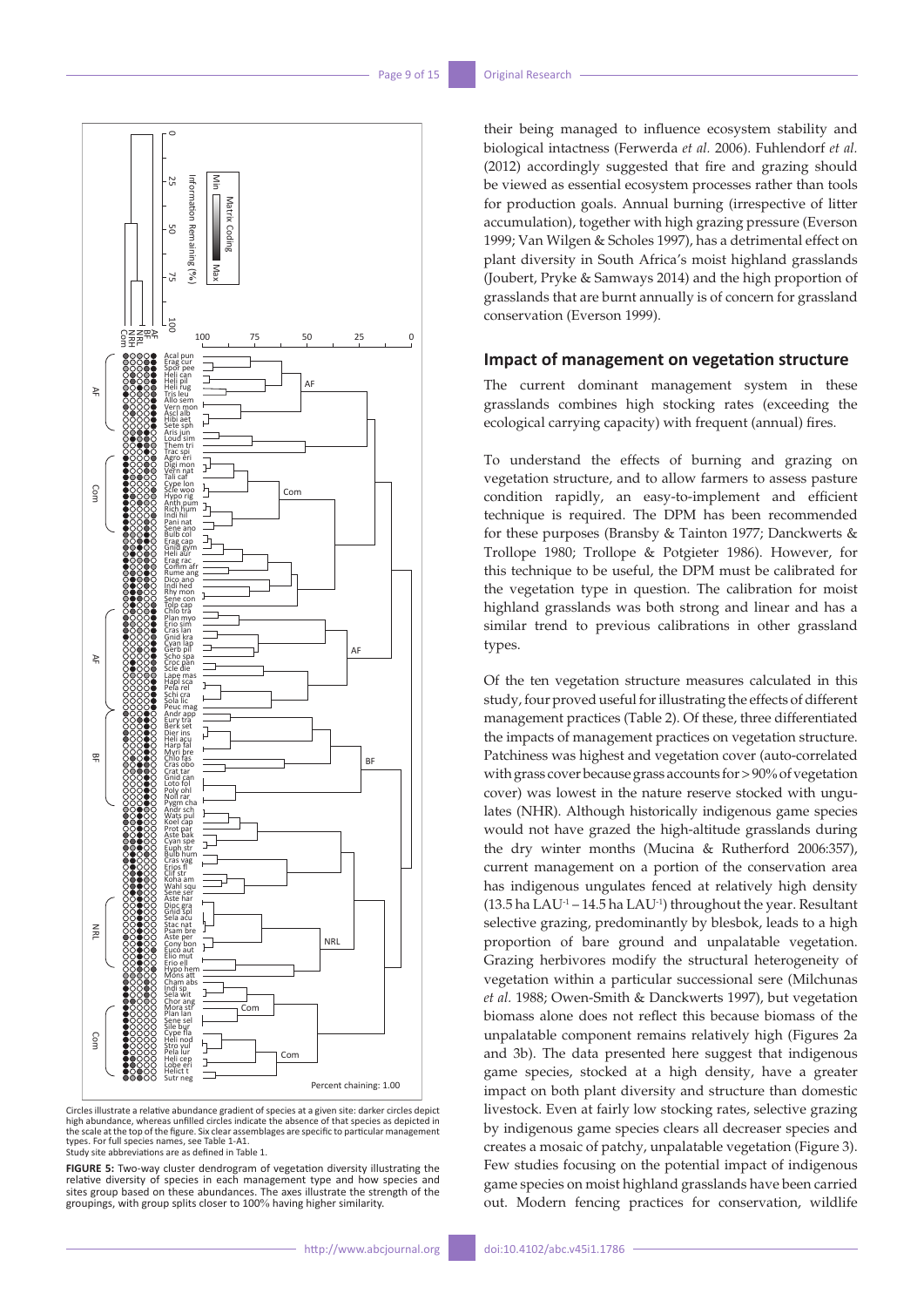ranching or agriculture have restricted free movement of indigenous game species and, in some cases, resulted in overabundance and overgrazing in wildlife preserves (Coughenour 1991). Thus far, ecological studies in grassland systems have stressed the importance of fire more than native ungulate grazing (Wilsey & Martin 2015), which may be equally important when examining the ecological integrity of grassland systems.

By contrast, moderate to heavy bulk grazing by domestic livestock has no significant impacts on vegetation structure or diversity, provided that the burning interval is at least 2 years. However, the similarity of the AF and Com sites, which are burnt annually or have never been burnt intentionally, respectively, suggests that when grazing pressure is intense, the relative importance of fire in controlling vegetation structure diminishes. Few grassland specialist plant species require low disturbance levels and few pioneer species require high disturbance levels to thrive (Fox 1979).

In the study area, farmers introduce livestock immediately following a spring burn. As plant growth is limited to the summer period (Tainton, Groves & Nash 1977), this inevitably influences the phenological stages of grasses and eventually the vegetation structure. Excessive bulk grazing does not necessarily lead to loss of grass species (Figure 3b), because the basal meristem of grass leaves enables regrowth after defoliation. However, frequent and excessive defoliation can shift species assemblages towards grasslands being dominated by increaser II species (Milchunas *et al.* 1988; Figure 3a). As a result, horizontal vegetation density can be used as a surrogate for the presence of a 'carpet-like' layer of thick, low vegetation close to the ground. This habitat homogenisation is expected when grazing pressure is high and largely unselective (Swengel 2001). Not surprisingly, these conditions result in low vegetation biomass (Figure 1) and a correspondingly low carrying capacity for grazers (Figure 2a). Limb *et al*. (2011) illustrated that management that involves infrequent fire and moderate stocking rates results in improved livestock production.

Conservative management (e.g. biennial burning as seen in BF) resulted in high vegetation biomass, along with a greater proportion of decreaser grass species and an increase in overall palatability of the vegetation (Figures 2b and 3a, Table 5). When heavy grazing and frequent burning are combined, high horizontal vegetation density results. The nature reserve with low grazing levels (NRL) had the lowest horizontal vegetation density and thus current management practices in this part of the conserved area appear to be ecologically sound.

We recommend that a DPM method is used in future assessments of vegetation structure integrity and forage availability, without the need for any other form of sampling. The DPM (Figure 1) has proved an effective surrogate for all structural indices. By combining these data with grazing intensity (expressed as ha LAU<sup>-1</sup>), an estimate of forage availability can be obtained per LAU (referred to as a 'fodder capacity index') (Figure 2a). This new approach encompasses both the current standing stock of vegetation (which has already been affected by grazing and fire) and the future potential grazing impact based on current stocking rate. The approach recommended here is user friendly, time efficient and accurate, and allows for adaptive management.

The available stocks of forage on communal lands and the annually burnt farm are, on average, less than 1100 kg LAU<sup>-1</sup> throughout the summer season. According to the recommended minimum of 3 ha LAU<sup>-1</sup> (Tainton 1999), and assuming that the stocking rate on BF is sufficient for sustainability of current phytomass, the recommended minimum sustainable threshold of forage per LAU for domestic livestock should be 5000 kg LAU-1 (see Figure 2a, where BF standing stocks resemble those of NRL).

### **Impact of management on plant species diversity**

The use of plant species as indicators of disturbance has been shown to be ineffective (Lindenmayer *et al.* 2002; Öster, Persson & Eriksson 2008); however, assemblages of grassland species reflect different disturbance pressures (McIntyre & Lavorel 1994; Milchunas *et al.* 1988). In our analysis, grasses and forbs responded in a similar manner to management, suggesting that either group on its own would be sufficient for assessment of plant ecological integrity. The presence of *P. myosuros* at AF is a strong signal of habitat degradation, as this species is a known weed and is often spread through livestock dung. Land degradation is characterised more by the gain of pioneer-type species than by the loss of specialist grassland species. The combination of heavy grazing and annual burning leads to a distinct plant community (group A in Figure 4), with nine species characterising this group. The large number of 'disturbance specialists' (species found only in the heavily disturbed AF, Com and NRH sites) illustrates the sensitivity of this system to assemblage shifts favouring increaser or pioneer species. High-intensity selective grazing by indigenous herbivores promotes a community of unpalatable species (Figure 3), which are largely generalist taxa (Figure 5). Of particular interest is the significantly reduced abundance of decreaser grasses relative to increaser grasses in the heavily grazed conservation area (Figure 3a). This is supported by the high proportion of increaser III grasses.

In Figure 4, group B (biennially burnt nature reserve with low grazing pressure) and group A (annually burnt farm) differ most markedly, as they are furthest apart in ordination space. This illustrates the differing effects of high-frequency burning (A) and low-intensity grazing (B). The low-intensity grazing within the nature reserve shows a floral community that is significantly different from all other sites (Table 4). The (rarely burnt) communal grazing lands (group D) and the biennially burnt lands are intermediate in plant community structure and do not separate out as clear groups. Grazing intensity and fire frequency are therefore considered complementary disturbance factors. The separation of sites is driven primarily by high phytomass associated with, in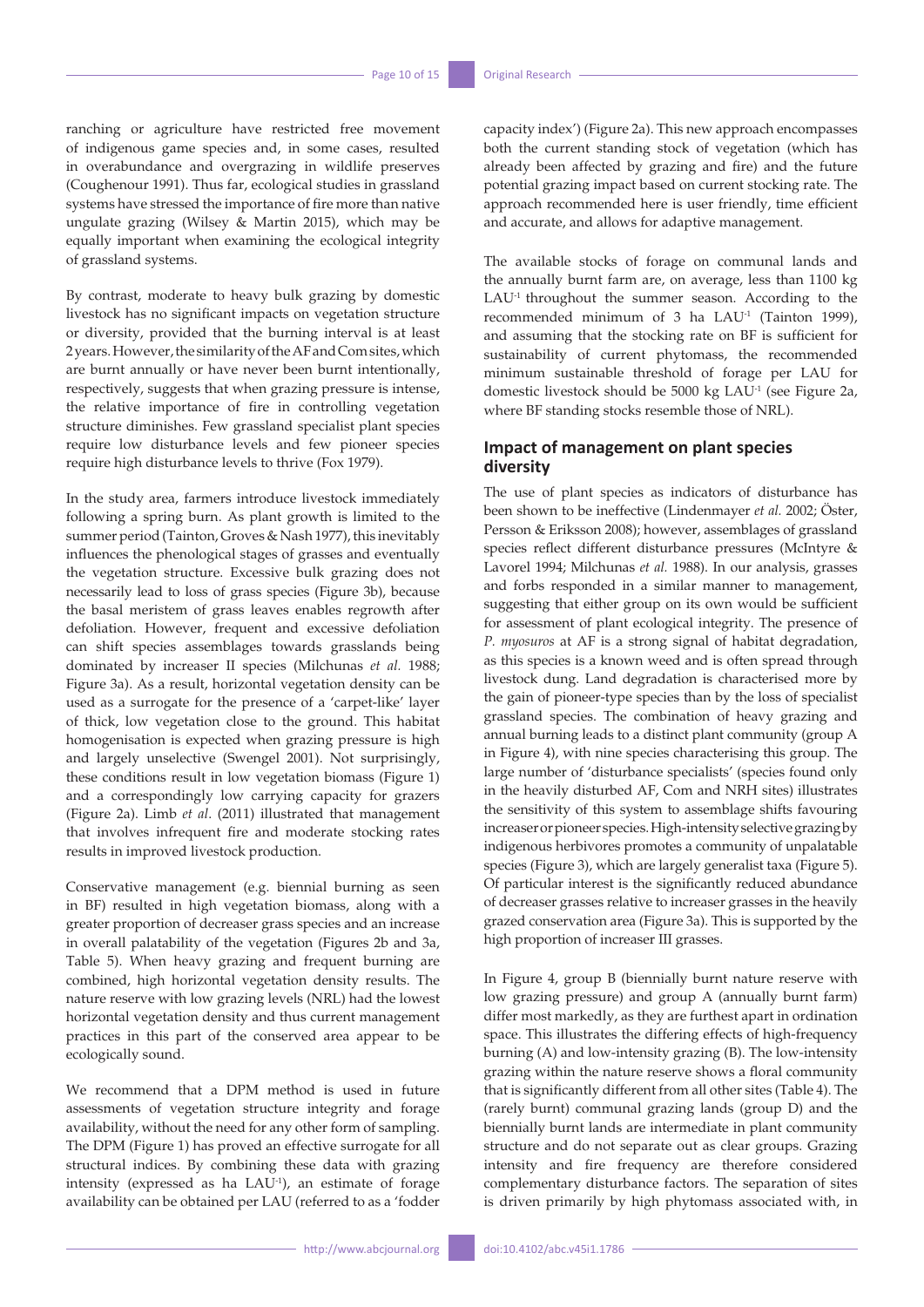this case, low grazing intensity on the low disturbance/ defoliation extreme and by high horizontal vegetation density and forb cover on the high disturbance/defoliation extreme.

The 114 plant species identified fall into six distinct management-specific communities and four generalist groupings (Figure 5), which implies that plants show strong responses to both grazing and burning. Two of the 114 species – *E. autumnalis* and *H. hemerocallidea* – are classified as threatened and both are listed as decreasing (Raimondo *et al.* 2009). *Eucomis autumnalis*, a popular plant for use in traditional medicine, is confined to the conserved area, suggesting that it is sensitive to disturbance. *Hypoxis hemerocallidea*, also used in traditional medicine, is confined to unconserved, communal lands that burn infrequently. The only detectable effect in areas grazed by domestic livestock and that are burnt biennially was the low representation of forbs (Scott-Shaw & Morris 2014). This suggests that grazing may have an important role in determining forb diversity; indeed, Uys *et al.* (2004) found that annual versus biennial burning made little difference to forb diversity in grassland systems. This may also be attributed to an intermediate disturbance effect, causing species to be lost both as a result of intensive management and in response to a lack of fire management when grasses become moribund, thereby stifling forbs; however, this would need to be illustrated more robustly.

### **Conclusion**

The data presented here suggest that indigenous game species, stocked at high density, have a greater impact on both plant diversity and vegetation structure than domestic livestock. Even at fairly low stocking rates, selective grazing by indigenous game species clears all decreaser species and creates a mosaic of patchy, unpalatable vegetation. However, burning biennially (even with commercially viable stocking rates) resulted in high vegetation biomass along with a greater proportion of decreaser grass species and an increase in overall palatability of the vegetation.

Based on the results of this study, we recommend that future assessments of vegetation structure integrity and forage availability use a DPM method. Based on the novel 'fodder capacity index' presented here, the recommended minimum sustainable threshold of forage per LAU for high domestic livestock production and for sustaining biological diversity (and ecosystem services) should be 5000 kg LAU-1.

### **Acknowledgements**

We thank Balongile Bhengu and her staff at Verloren Valei Nature Reserve for their support and assistance with historical data. Farm managers and owners (Thys, the Grobbelaars, Bafana and Job of Sakhelwe, and Roger Croall) are thanked for allowing the research to be conducted on their properties. We gratefully acknowledge Luciano Makaka, Maxwell Boakye, Thabo Mabuza, Thomas Birch, Jessica da Silva, Grant Cannon and others who assisted in the field. We are also grateful to Colin Everson for the data he provided and Thomas Birch for computer assistance. This research was funded by the National Research Foundation of South Africa, the South African National Biodiversity Institute, the Rufford Small Grant Foundation, Tshwane University of Technology and the University of Cape Town.

#### **Competing interests**

The authors declare that they have no financial or personal relationships that may have inappropriately influenced them in writing this article.

### **Authors' contributions**

I.T.L. (University of Cape Town) was the project leader and was responsible for data collection, analysis and interpretation, as well as drafting the initial manuscript and raising funds for the research. P.A.R.H. (University of Cape Town) and R.J. (Tshwane University of Technology) were both responsible for project design and contributed to the analysis and interpretation of data, revising the manuscript and obtaining funding.

## **References**

- Allan, D.G., Harrison, J.A., Navarro, R.A., Van Wilgen, B.W. & Thompson, M.W., 1997, 'The impact of commercial afforestation on bird populations in Mpumalanga Province, South Africa—Insights from bird-atlas data', *Biological Conservation* 79, 173–185. [http://dx.doi.org/10.1016/S0006-3207\(96\)00098-5](http://dx.doi.org/10.1016/S0006-3207(96)00098-5)
- Anderson, M.J., 2001, 'A new method for non-parametric multivariate analysis of variance', *Austral Ecology* 26, 32–46. [http://dx.doi.org/10.1111](http://dx.doi.org/10.1111/j.1442-9993.2001.01070.pp.x) [/j.1442-9993.2001.01070.pp.x](http://dx.doi.org/10.1111/j.1442-9993.2001.01070.pp.x)
- Bond, W.J., 1997, 'Fire', in R.M. Cowling, D.M. Richardson & S.M. Pierce (eds.), *Vegetation of Southern Africa,* pp. 421–446, Cambridge University Press, Cambridge.
- Bransby, D.I. & Tainton, N.M., 1977, 'The disc pasture meter: Possible applications in grazing management', *Proclamations of the Grassland Society of South Africa* 12, 115–118. <http://dx.doi.org/10.1080/00725560.1977.9648818>
- Bray, J.R. & Curtis, J.T., 1957, 'An ordination of the upland forest communities of Southern Wisconsin', *Ecological Monographs* 27, 325–349. [http://dx.doi.](http://dx.doi.org/10.2307/1942268) [org/10.2307/1942268](http://dx.doi.org/10.2307/1942268)
- Burgoyne, B.M., Bredenkamp, G.J. & Van Rooyen, N., 2000, 'Wetland vegetation in the North-Eastern Sandy Highveld, Mpumalanga, South Africa', *Bothalia* 30, 187–200. <http://dx.doi.org/10.4102/abc.v30i2.558>
- Carbutt, C., Tau, M., Stevens, A. & Escott, B., 2011, 'The conservation status of temperate grasslands in Southern Africa', *Grassroots* 11, 17–23.
- Collins, S.L. & Calabrese, L.B., 2012, 'Effects of fire, grazing and topographic variation on vegetation structure in tallgrass prairie', *Journal of Vegetation Science* 23(3), 563–575. <http://dx.doi.org/10.1111/j.1654-1103.2011.01369.x>
- Coughenour, M.B., 1991, 'Spatial components of plant-herbivore interactions in pastoral, ranching, and native ungulate ecosystems', *Journal of Range Management* 44(6), 530–542.
- Danckwerts, J.E. & Trollope, W.S.W., 1980, 'Assessment of the disc pasture meter on natural veld in the false thornveld of the eastern province', *Proceedings of the Annual Congresses of the Grassland Society of Southern Africa* 15, 47–52. [http://](http://dx.doi.org/10.1080/00725560.1980.9648884) [dx.doi.org/10.1080/00725560.1980.9648884](http://dx.doi.org/10.1080/00725560.1980.9648884)
- Department of Environmental Affairs, 2011, *National list of ecosystems that are threatened and in need of protection (notice 1002 of 2011), Government Gazette 34809*, 9 December, Government Printer, Pretoria.
- Douglas, M.E. & Endler, J.A., 1982, 'Quantitative matrix comparisons in ecological and evolutionary investigations', *Journal of Theoretical Ecology* 99, 777–795. [http://](http://dx.doi.org/10.1016/0022-5193(82)90197-7) [dx.doi.org/10.1016/0022-5193\(82\)90197-7](http://dx.doi.org/10.1016/0022-5193(82)90197-7)
- Dufrêne, M. & Legendre, P., 1997, 'Species assemblages and indicator species: The need for a flexible asymmetrical approach', *Ecological Monographs* 67, 345–366. <http://dx.doi.org/10.2307/2963459>
- Everson, C.S., 1999, 'Veld burning in different vegetation types: Grassveld', in N.M. Tainton (ed.), *Veld management in South Africa*, pp. 228–235, University of Natal Press, Pietermaritzburg.
- Ferwerda, J.G., Siderius, W., Van Wieren, S.E., Grant, C.C., Peel, M., Skidmore, A.K.<br>et al., 2006, 'Parent material and fire as principle drivers of foliage quality in<br>woody plants', Forest Ecology and Management 231, 178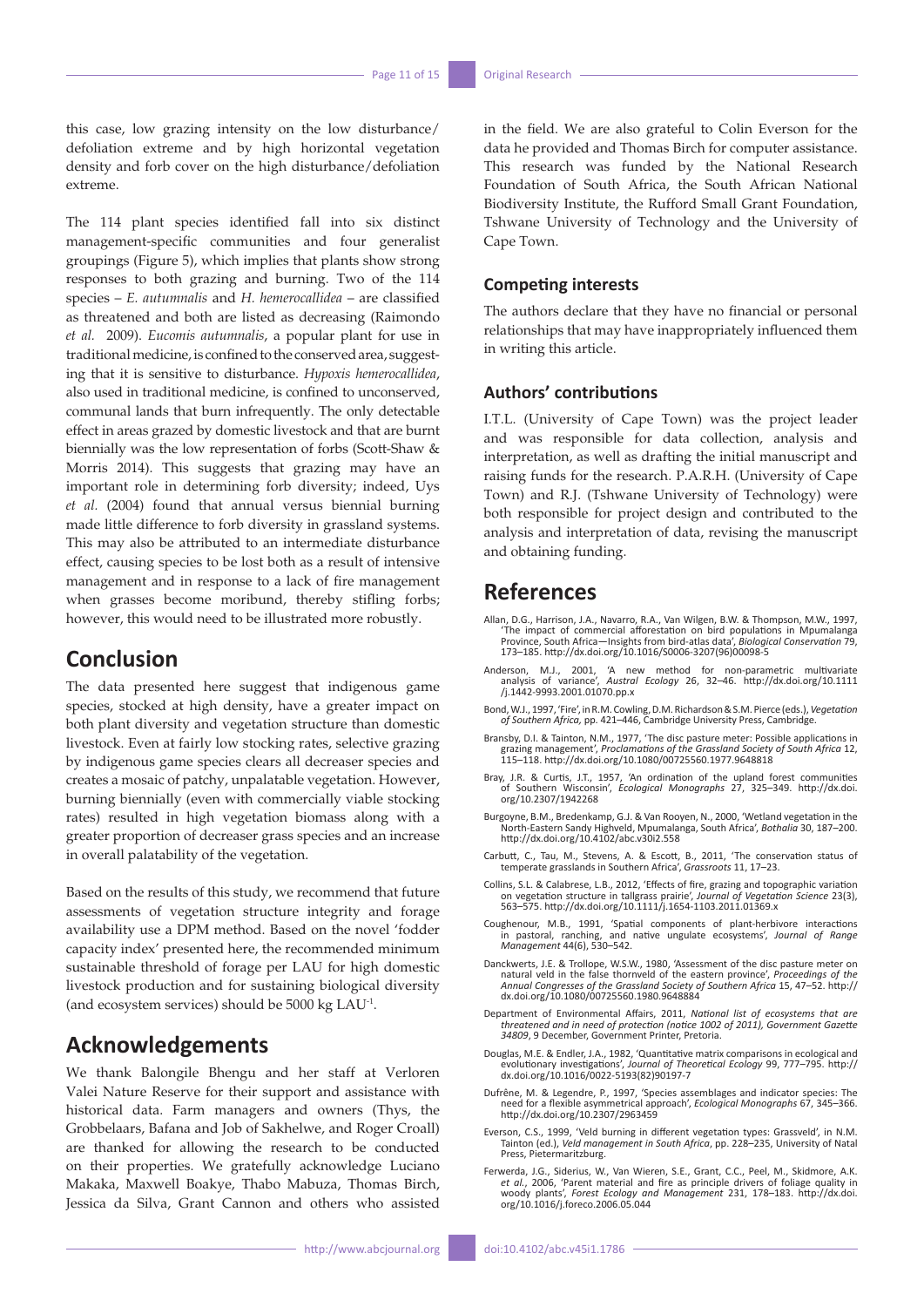- Fox, J.F., 1979, 'Intermediate-disturbance hypothesis', *Science* 204, 1344–1345. <http://dx.doi.org/10.1126/science.204.4399.1344>
- Fuhlendorf, S.D., Engle, D.M., Elmore, R.D., Limb, R.F. & Bidwell, T.G., 2012, 'Conservation of pattern and process: Developing an alternative paradigm of rangeland management', *Rangeland Ecology & Management* 65, 579–589. [http://](http://dx.doi.org/10.2111/REM-D-11-00109.1) [dx.doi.org/10.2111/REM-D-11-00109.1](http://dx.doi.org/10.2111/REM-D-11-00109.1)
- Ganguli, A.C., Vermeire, L.T., Mitchell, R.B. & Wallace, M.C., 2000, 'Comparison of four nondestructive techniques for estimating standing crop in shortgrass plains', *Journal of Agronomics* 92, 1211–1215. [http://dx.doi.org/10.2134/](http://dx.doi.org/10.2134/agronj2000.9261211x) [agronj2000.9261211x](http://dx.doi.org/10.2134/agronj2000.9261211x)
- Germishuizen, G. & Meyer, N.L., 2003, *Plants of Southern Africa: An annotated checklist*, South African National Biodiversity Institute, Pretoria (Strelitzia no. 14).
- Heyns, J., 1985, *Verslag oor die veldtoestand en weidingskapasiteit van die*<br>Steenkampsberg Naturreservaat [Report on the veld condition and grazing<br>capacity of the Steenkampsberg Nature Reserve], report, Departement van Landbou en Watervoorsiening, Pretoria.
- Hurlbert, S.H., 1984, 'Pseudoreplication and the design of ecological field experiments', *Ecological Monographs* 54, 187–211. <http://dx.doi.org/10.2307/1942661>
- Jacobs, B.F., Kingston, J.D. & Jacobs, L.L., 1999, 'The origin of grass-dominated ecosystems', *Annals of the Missouri Botanical Garden* 86(2), 590–643. [http://](http://dx.doi.org/10.2307/2666186) [dx.doi.org/10.2307/2666186](http://dx.doi.org/10.2307/2666186)
- Joubert, L., Pryke, J.S. & Samways, M.J., 2014, 'Annual burning drives plant<br>communities in remnant grassland ecological networks in an afforested landscape',<br>South African Journal of Botany 92, 126–133. http://dx.doi.org/ [sajb.2014.02.009](http://dx.doi.org/10.1016/j.sajb.2014.02.009)
- Le Maitre, D.C., Van Wilgen, B.W., Chapman, R.A. & McKelly, D.H., 1996, 'Invasive<br>plants and water resources in the Western Cape Province, South Africa: Modelling<br>the consequences of a lack of management', Journal of Appli 172. <http://dx.doi.org/10.2307/2405025>
- Limb, R.F., Fuhlendorf, S.D., Engle, D.M., Weir, J.R., Elmore, R.D. & Bidwell, T.G.,<br>2011, 'Pyric–herbivory and cattle performance in grassland ecosystems',<br>111/ Rangeland Ecology & Management 64, 659–663. http://dx.doi.or [REM-D-10-00192.1](http://dx.doi.org/10.2111/REM-D-10-00192.1)
- Lindenmayer, D.B., Cunningham, R.B., Donnelly, C.F. & Lesslie, R., 2002, 'On the use of landscape surrogates as ecological indicators in fragmented forests', *Forest Ecology and Management* 159, 203–216. [http://dx.doi.org/10.1016/S0378-](http://dx.doi.org/10.1016/S0378-1127(01)00433-9) [1127\(01\)00433-9](http://dx.doi.org/10.1016/S0378-1127(01)00433-9)
- Lipsey, M.K. & Hockey, P.A.R., 2010, 'Do ecological networks in South African<br>commercial forests benefit grassland birds? A case study of a pine plantation in<br>KwaZulu-Natal', Agriculture Ecosystem and Environment 137, 133[dx.doi.org/10.1016/j.agee.2010.01.013](http://dx.doi.org/10.1016/j.agee.2010.01.013)
- Little, I.T., 2011, 'Bird reproductive success and faunal habitat selection as tools for understanding the impacts of land-use management on moist highland grassland biodiversity in South Africa', PhD thesis, Dept. of Zoology, University of Cape Town.
- Little, I.T., Hockey, P.A.R. & Jansen, R., 2013, 'A burning issue: Fire overrides grazing as a disturbance driver for South African grassland bird and arthropod assemblage structure and diversity', *Biological Conservation* 158, 258–270. [http://dx.doi.](http://dx.doi.org/10.1016/j.biocon.2012.09.017) [org/10.1016/j.biocon.2012.09.017](http://dx.doi.org/10.1016/j.biocon.2012.09.017)
- Little, I.T., Little, R.M., Jansen, R. & Crowe, T.M., 2005, 'Winter bird assemblages, species richness and relative abundance at a re-vegetated coal mine in the Middelburg district, Mpumalanga province, South Africa', *South African Journal of Wildlife Research* 35, 13–22.
- MacDonald, I.A.W., 1989, 'Man's role in changing the face of Southern Africa', in B.J. Huntley (ed.), *Biotic diversity in Southern Africa – Concepts and conservation*, pp. 51–77, Oxford University Press, Cape Town.
- Manry, D.E. & Knight, R.S., 1986, 'Lightning density and burning frequency in South African vegetation', *Vegetatio* 66, 67–76. <http://dx.doi.org/10.1007/BF00045496>
- McCune, B. & Grace, J.B., 2002, *Analysis of ecological communities*, MjM Software Design, Gleneden Beach.
- McCune, B. & Mefford, M.J., 2006, *PC-ORD: Multivariate analysis of ecological data*, MjM Software Design, Version 5.10., Gleneden Beach.
- McIntyre, S. & Lavorel, S., 1994, 'How environmental and disturbance factors influence species composition in temperate Australian grasslands', *Journal of Vegetation Science* 5, 373–384. <http://dx.doi.org/10.2307/3235861>
- McNaughton, S.J., 1986, 'Grazing lawns: On domesticated and wild grazers', *American Naturalist* 128, 937–939.
- Mentis, M.T., 1981, 'The effect of scale of burn on the densities of grassland francolins in the Natal Drakensberg', *Biological Conservation* 21, 247–261. [http://dx.doi.](http://dx.doi.org/10.1016/0006-3207(81)90081-1) [org/10.1016/0006-3207\(81\)90081-1](http://dx.doi.org/10.1016/0006-3207(81)90081-1)
- Milchunas, D.G., Sala, O.E. & Lauenroth, W.K., 1988, 'A generalized model of the effects of grazing by large herbivores on grassland community structure', *American Naturalist* 132, 87–106.
- Mucina, L. & Rutherford, M.C. (eds.), 2006, *The vegetation of South Africa, Lesotho and Swaziland*, South African National Biodiversity Institute, Pretoria (Strelitzia no. 19).
- Neke, K.S. & Du Plessis, M.A., 2004, 'The threat of transformation: Quantifying the vulnerability of grasslands in South Africa', *Conservation Biology* 18, 466–477. <http://dx.doi.org/10.1111/j.1523-1739.2004.00157.x>
- O'Connor, T.G., 2005, 'Influence of land use on plant community composition and<br>diversity in Highland Sourveld grassland in the southern Drakensberg, South<br>Africa', Journal of Applied Ecology 42, 975–988. http://dx.doi.org [2664.2005.01065.x](http://dx.doi.org/10.1111/j.1365-2664.2005.01065.x)
- O'Connor, T.G., Kuyler, P., Kirkman, K.P. & Corcoran, B., 2010, 'Which grazing<br>management practices are most appropriate for maintaining biodiversity in South<br>African grassland?', African Journal of Range & Forage Science [dx.doi.org/10.2989/10220119.2010.502646](http://dx.doi.org/10.2989/10220119.2010.502646)
- O'Connor, T.G., Martindale, G., Morris, C.D., Short, A., Witkowski, E.T.F. & Scott-Shaw,<br>R., 2011, 'Influence of grazing management on plant diversity of Highland Sourveld<br>grassland, KwaZulu-Natal, South Africa', *Rangelan* 196–207. <http://dx.doi.org/10.2111/REM-D-10-00062.1>
- Öster, M., Persson, K. & Eriksson, O., 2008, 'Validation of plant diversity indicators in semi-natural grasslands', *Agriculture Ecosystem and Environment* 125, 65–72. <http://dx.doi.org/10.1016/j.agee.2007.11.006>
- Owen-Smith, N., 1999, 'The animal factor in veld management', in N.M. Tainton (ed.), *Veld management in South Africa*, pp. 117–138, University of Natal Press, Pietermaritzburg.
- Owen-Smith, N. & Danckwerts, J.E., 1997, 'Herbivory', in R.M. Cowling, D.M. Richardson & S.M. Pierce (eds.), *Vegetation of Southern Africa*, pp. 397–420, Cambridge University Press, Cambridge.
- Raimondo, D., Van Staden, L., Foden, W., Victor, J.E., Helme, N.A., Turner, R.C. et al., 2009, Red list of South African plants 2009, South African National Biodiversity Institute, Pretoria (Strelitzia no. 25).
- Rowe-Rowe, D.T. & Scotcher, J.S.B., 1986, 'Ecological carrying capacity of the Natal Drakensberg for wild ungulates', *South African Journal of Wildlife Research* 16, 12–16.
- Scott-Shaw, R. & Morris, C.D., 2014, 'Grazing depletes forb species diversity in the mesic grasslands of KwaZulu-Natal, South Africa', *African Journal of Range and Forage Science* 32, 21–31. <http://dx.doi.org/10.2989/10220119.2014.901418>
- Smith, B., 2006, *The farming handbook*, Interpak Books, Pietermaritzburg.
- South African National Biodiversity Institute, 2014, *Grazing and burning guidelines: Managing grasslands for biodiversity and livestock production*, South African National Biodiversity Institute, Pretoria.
- Sternberg, M., Gutman, M., Perevolotsky, A., Ungar, E.D. & Kigel, J., 2000, 'Vegetation<br>response to grazing management in a Mediterranean herbaceous community: A<br>functional group approach', Journal of Applied Ecology 37, 2
- Stohlgren, T.J., Falkner, M.B. & Schell, L.D., 1995, 'A modified-Whittaker nested vegetation sampling method', *Vegetatio* 117, 113–121. [http://dx.doi.org/10.1007/](http://dx.doi.org/10.1007/BF00045503) [BF00045503](http://dx.doi.org/10.1007/BF00045503)
- Swengel, A.B., 2001, 'A literature review of insect responses to fire, compared to other conservation managements of open habitat', *Biodiversity and Conservation* 10, 1141–1169.<http://dx.doi.org/10.1023/A:1016683807033>
- Tainton, N.M., 1999, *Veld management in South Africa*, University of Natal Press, Pietermaritzburg.
- Tainton, N.M., Groves, R.H. & Nash, R., 1977, 'Time of mowing and burning veld: Short term effects on production and tiller development', *Proceedings of the Annual Congresses of the Grassland Society of Southern Africa* 12, 59–64. [http://dx.doi.or](http://dx.doi.org/10.1080/00725560.1977.9648806) [g/10.1080/00725560.1977.9648806](http://dx.doi.org/10.1080/00725560.1977.9648806)
- Trollope, W.S.W. & Potgieter, A.L.F., 1986, 'Estimating grass fuel loads with a disc<br>pasture meter in the Kruger National Park', Journal of the Grassland Society of<br>Southern Africa 3, 148–152. http://dx.doi.org/10.1080/025
- Uys, R.G., Bond, W.J. & Everson, T.M., 2004, 'The effect of different fire regimes on plant diversity in southern African grasslands', *Biological Conservation* 118, 489– 499. <http://dx.doi.org/10.1016/j.biocon.2003.09.024>
- Van Rooyen, N., Bredenkamp, G.J. & Theron, G.K., 1986, 'Veld management', in J.d.P. Bothma (ed.), *Game ranch management*, pp. 539–578, Van Schaik, Pretoria.
- Van Wilgen, B.W. & Scholes, R.J., 1997, 'The vegetation and fire regimes of southern<br>hemisphere Africa', in B.W. van Wilgen, M.O. Andreae, J.G. Goldammer & J.A.<br>Lindesay (eds.), *Fire in Southern African savannas: Ecologic perspectives*, pp. 27–46, Witwatersrand University Press, Johannesburg.
- Veen, G.F., Blair, J.M., Smith, M.D. & Collins, S.L., 2008, 'Influence of grazing and fire frequency on small-scale plant community structure and resource variability in native tallgrass prairie', *Oikos* 117, 859–866. [http://dx.doi.org/10.1111/j.0030-](http://dx.doi.org/10.1111/j.0030-1299.2008.16515.x) [1299.2008.16515.x](http://dx.doi.org/10.1111/j.0030-1299.2008.16515.x)
- Wiens, J.A. & Rotenberry, J.T., 1981, 'Habitat associations and community structure of birds in shrubsteppe environments', *Ecological Monographs* 51, 21–41. [http://](http://dx.doi.org/10.2307/2937305) [dx.doi.org/10.2307/2937305](http://dx.doi.org/10.2307/2937305)
- Wilsey, B.J. & Martin, L.M., 2015, 'Top-down control of rare species abundances by<br>native ungulates in a grassland restoration', *Restoration Ecology* 23, 465–472.<br>[http://dx.doi.org/10.1111/rec.12197](%20http:/dx.doi.org/10.1111/rec.12197)

Appendix 1 starts on next page  $\rightarrow$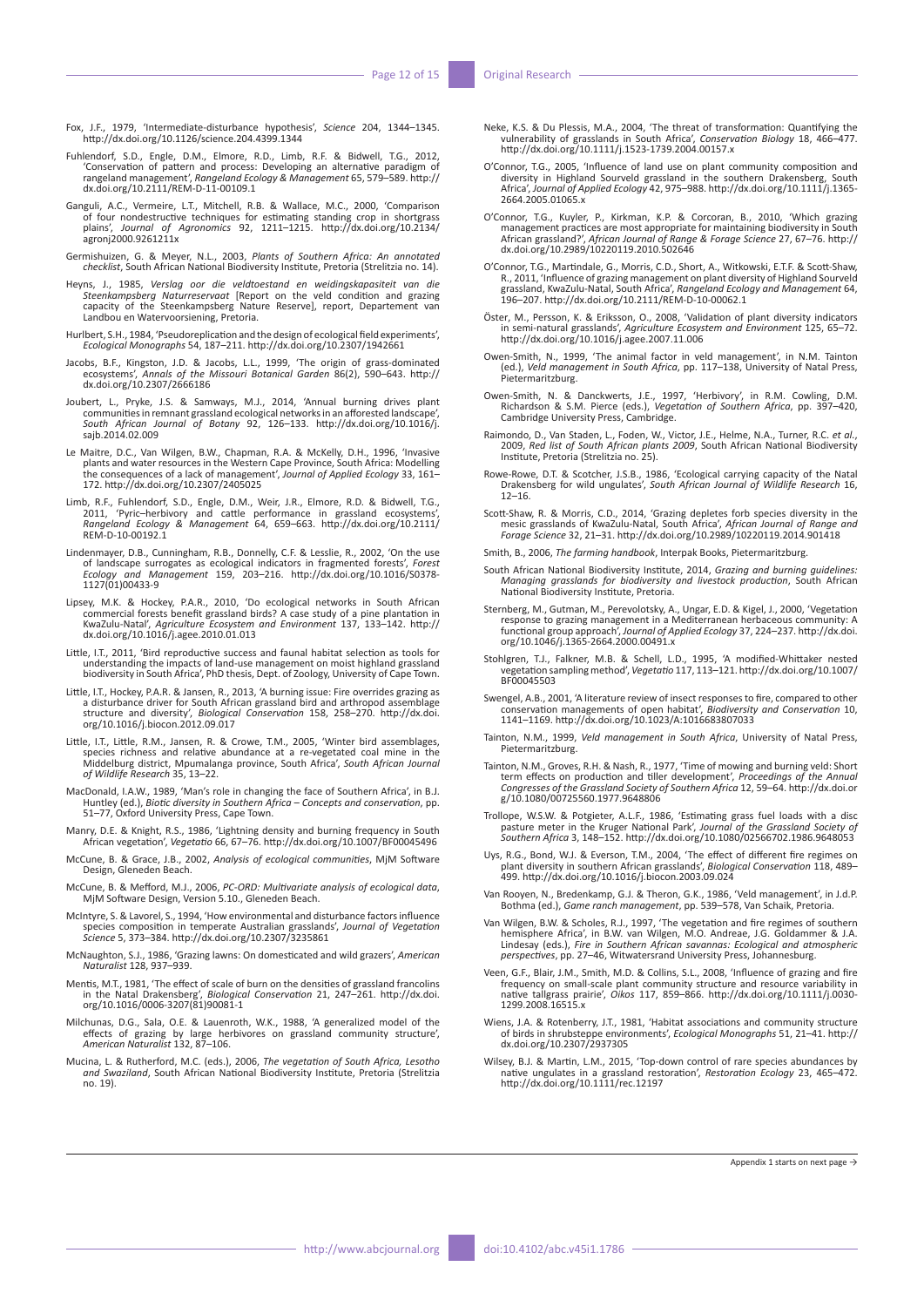# **Appendix 1**

**TABLE 1-A1:** Plant species presence/absence records per management type.

| Plant species <sup>a</sup>                  | AF          | BF          | <b>NRL</b>  | <b>NRH</b> | Com         |
|---------------------------------------------|-------------|-------------|-------------|------------|-------------|
| Acalypha punctate Krauss 1845               | X           | X           | X           | X          | X           |
| Agrostis eriantha Hack 1904                 | X           |             |             |            | X           |
| Alloteropsis semialata Hitch 1909           | X           |             |             |            |             |
| Andropogon appendiculatus Nees 1841         |             | X           |             |            | X           |
| Andropogon schirensis Hochst 1851           |             | X           | X           |            | X           |
| Anthospermum pumilum Sond. 1865             |             | X           | X           |            | X           |
| Aristida junciformis Trin. & Rupr. 1842     | X           | X           | X           | X          | X           |
| Asclepias albens Schlechter 1896            | X           |             |             | X          |             |
| Aster bakerianus Burtt Davy ex C.A. Sm      |             |             | X           |            | X           |
| Aster harveyanus Kuntze 1891                |             |             | X           |            |             |
| Aster perfoliatus Oliv. 1887                |             |             | X           |            | X           |
| Berkheya setifera DC. 1838                  |             | X           |             |            |             |
| Bulbostylis collina Clarke 1894             |             | $\mathsf X$ | X           | X          | X           |
| Bulbostylis humilis Clarke 1894             |             | X           |             | X          |             |
| Chamaecrista absus Irwin & Barneby 1982     |             | X           |             |            | X           |
| Chlorophytum fasciculatum Kativu 1993       |             | X           |             | X          |             |
| Chlorophytum transvaalense Baker 1993       | X           | X           |             | X          |             |
| Chortolirion angolense Berger 1908          |             | X           |             | X          | X           |
| Cliffortia strobilifera Murray 1774         |             |             | X           | X          |             |
| Commelina africana L. 1753                  | X           | X           |             | X          | X           |
| Conyza bonariensis (L.) Cronquist 1943      |             |             | X           |            |             |
| Crassula lanceolata Endl. 1843              | X           |             | X           |            | X           |
| Crassula obovata Haw. 1819                  |             | X           | X           |            | X           |
| Crassula vaginata Eckl. & Zeyh. 1837        |             |             |             | X          | X           |
| Craterocapsa tarsodes Hilliard & Burtt 1973 |             | X           | X           | X          |             |
| Crocosmia paniculata Goldblatt 1971         | X           |             |             | X          |             |
| Cyanotis lapidosa Phillips 1928             | $\mathsf X$ |             |             |            |             |
| Cyanotis speciosa (L.f.) Hassk 1870         |             | X           | X           | X          | X           |
| Cyperus flavissimum Schrad. 1821            |             |             |             |            | X           |
| Cyperus longus A. Rich. 1850                |             |             |             |            | X           |
| Dicoma anomala Sond. 1850                   |             | X           | X           | X          | $\mathsf X$ |
| Dierama insigne N.E.Br. 1929                |             | X           |             |            | Χ           |
| Digitaria monodactyla Stapf 1898            |             | X           |             |            | X           |
| Dipcadi gracillimum Baker 1897              |             |             | X           |            |             |
| Elionurus muticus Kuntze 1898               |             |             | X           |            |             |
| Eragrostis capensis Trin. 1831              | X           | X           | X           | X          | X           |
| Eragrostis curvula (Schrad.) Nees 1841      | $\mathsf X$ | X           | X           | X          | X           |
| Eragrostis racemosa Steud 1854              |             | X           | X           | X          | Χ           |
| Eriosema ellipticifolium Schinz 1921        |             |             | X           |            |             |
| Eriosema simulans C.H.Stirton               | X           |             |             | X          | X           |
| Eriospermum flagelliforme Baker 2000        |             |             |             | X          |             |
| Eucomis autumnalis Chit. 1951               | X           |             | X           |            |             |
| Euphorbia striata Boiss. 1846               |             |             | $\mathsf X$ | X          | X           |
| Euryops transvaalensis Klatt                |             | X           | X           |            |             |
| Gerbera piloselloides Less 1830             | X           |             | X           |            |             |
| Gnidia canoargentea C.H.Wright 1921         |             | X           |             |            |             |
| Gnidia gymnostachya Gilg 1894               |             | $\mathsf X$ | X           | X          | X           |
| Gnidia kraussiana Meisn. 1843               | X           |             |             |            | X           |
| Gnidia splendens Meisn. 1841                |             |             | X           |            |             |
| Haplocarpha scaposa Harv. 1865              |             | X           |             |            |             |
| Harpochloa falx Kuntze 1891                 |             | X           |             |            | X           |
| Helichrysum acutatum DC. 1838               | X           | X           | X           | X          | X           |
| Helichrysum aureonitens Sch.Bip.            | $\mathsf X$ | X           |             | X          |             |
| Helichrysum candolleanum H.Buek 1840        |             |             |             | X          | X           |
| Helichrysum cephaloideum DC. 1838           |             |             |             |            | $\mathsf X$ |
| Helichrysum nudifolium Less. 1832           | X           | X           | X           | X          | X           |
| Helichrysum pilosellum Less. 1832           | $\mathsf X$ | $\mathsf X$ | $\mathsf X$ | X          | X           |

AF, annually burnt farm; BF, biennially burnt farm that was burnt in the study year; Com, communally grazed lands (no planned burns); NRH, nature reserve site, with a high density of indigenous<br>grazing ungulates, which was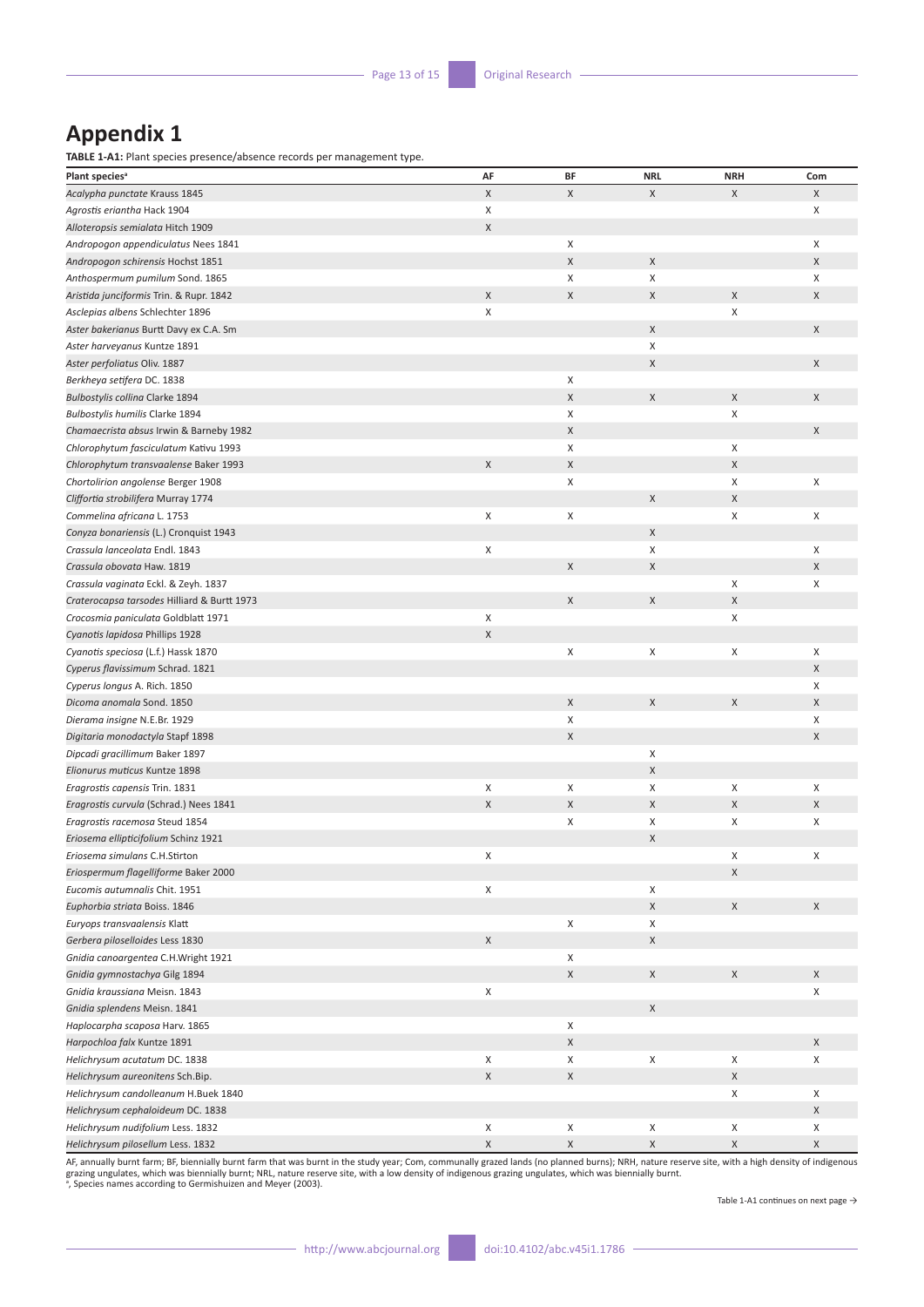**TABLE 1-A1 (Continues...):** Plant species presence/absence records per management type.

| <b>INDLE I'MI (CONTINUES…).</b> Frant species presente/absence records per management type.<br>Plant species <sup>a</sup> | AF               | BF                        | <b>NRL</b>  | <b>NRH</b>  | Com    |
|---------------------------------------------------------------------------------------------------------------------------|------------------|---------------------------|-------------|-------------|--------|
| Helichrysum rugulosum Less. 1832                                                                                          |                  |                           | X           |             | X      |
| Helictotrichon turgidulum Stapf 1937                                                                                      | X                |                           |             |             |        |
| Hibiscus aethiopicus L. 1771                                                                                              | X                |                           |             |             |        |
| Hypoxis hemerocallidea Fisch. 1842                                                                                        | X                |                           | X           |             |        |
| Hypoxis rigidula Baker 1878                                                                                               | X                | X                         |             | X           | X      |
| Indigofera hedyantha Eckl. & Zeyh. 1836                                                                                   |                  | $\sf X$                   |             | $\mathsf X$ | X      |
| Indigofera hilaris Eckl. & Zeyh. 1836                                                                                     | X                |                           |             |             | X      |
| Indigofera sp.                                                                                                            |                  | $\mathsf X$               |             |             | X      |
| Koeleria capensis Nees 1832                                                                                               |                  | X                         | Χ           | X           | X      |
| Kohautia amatymbica Eckl. & Zeyh. 1837                                                                                    |                  | $\boldsymbol{\mathsf{X}}$ | $\mathsf X$ | X           |        |
| Lapeirousia masukuensis Vaupel & Schltr. 1912                                                                             | X                | X                         |             | X           |        |
| Lobelia erinus L. 1753                                                                                                    |                  |                           |             | X           | X      |
| Lotononis foliosa Bolus 1887                                                                                              |                  | X                         |             |             |        |
| Loudetia simplex C.E.Hubb. 1934                                                                                           |                  | $\mathsf X$               | X           | X           | X      |
| Monsonia attenuate Harv. & Sond. 1860                                                                                     |                  |                           | X           | X           | X      |
| Moraea stricta Baker 1904                                                                                                 |                  |                           |             |             | X      |
|                                                                                                                           |                  | X                         |             |             |        |
| Myrica brevifolia Meyer 1864                                                                                              |                  | $\sf X$                   |             |             |        |
| Nolletia rarifolia Steetz 1864                                                                                            |                  | X                         |             |             |        |
| Panicum natalense Hochst. 1846<br>Pelargonium luridum R.Sweet                                                             |                  |                           |             |             | X<br>X |
|                                                                                                                           |                  |                           |             |             |        |
| Pelargonium rehmannii Szyszyl 1888                                                                                        | Χ<br>$\mathsf X$ |                           |             |             |        |
| Peucedanum magalismontanum Sond. 1862                                                                                     |                  |                           |             |             |        |
| Plantago lanceolata L. 1753                                                                                               |                  |                           |             |             | X      |
| Plantago myosuros Lam. 1792                                                                                               | X                | X                         |             |             | X      |
| Polygala ohlendorfiana Eckl. & Zeyh. 1835                                                                                 |                  |                           |             |             |        |
| Protea parvula Beard 1958                                                                                                 |                  |                           | X<br>X      |             |        |
| Psammotropha breviscapa Burtt Davy 1926                                                                                   |                  | $\mathsf X$               |             |             |        |
| Pygmaeothamnus chamaedendrum Robyns 1928                                                                                  |                  |                           |             |             |        |
| Rhynchosia monophylla Schltr. 1897                                                                                        |                  |                           | X           | X           | X      |
| Richardia humistrata Steud.1841<br>Rumex acetosella L. 1753                                                               |                  | X                         | X           | X           | X      |
|                                                                                                                           | $\mathsf{X}$     |                           |             |             | X      |
| Schistostephium crataegifolium Harv. & Sond. 1865                                                                         | X                |                           |             |             |        |
| Schoenoxiphium sparteum Clarke 1908                                                                                       |                  |                           |             |             |        |
| Scleria dieterlenii Turrill 1914<br>Scleria woodii Clarke 1895                                                            | $\mathsf X$      |                           |             | X           | X      |
| Selago acutibractea Hilliard 1995                                                                                         | X                |                           | X           |             |        |
| Selago witbergensis E.Mey. 1836                                                                                           |                  | Χ                         |             |             | X      |
| Senecio anomalochrous Hilliard 1975                                                                                       |                  | $\mathsf X$               |             |             | X      |
|                                                                                                                           |                  |                           | X           | X           | X      |
| Senecio conrathii N.E.Br. 1914<br>Senecio serratuloides DC. 1838                                                          |                  |                           |             |             | X      |
|                                                                                                                           |                  |                           | X           | X           |        |
| Senecio serratus Sond. 1865                                                                                               | $\times$         |                           |             |             |        |
| Seteria sphacelata Stapf. & Hubb. 1929<br>Silene burchellii Otth 1824                                                     |                  |                           |             |             | X      |
| Solanum lichtensteinii Willd.1809                                                                                         | X                |                           |             |             |        |
|                                                                                                                           | X                | X                         | X           | X           | X      |
| Sporobolus pectinatus Hack.1903<br>Stachys natalensis Hochst.1845                                                         |                  |                           | $\mathsf X$ |             |        |
|                                                                                                                           |                  |                           |             |             | X      |
| Stoebe vulgaris Levyns 1937                                                                                               |                  |                           | X           | X           | X      |
| Sutera neglecta Harvey 1904<br>Talinum caffrum Eckl.& Zeyh.1836                                                           |                  | X                         | X           | X           | X      |
|                                                                                                                           |                  |                           |             |             |        |
| Themeda triandra Forssk 1775                                                                                              | X                | $\mathsf X$               | X           |             | X      |
| Tolpis capensis Sch.Bip. 1861                                                                                             | Χ                | X<br>X                    | X           | X           | X      |
| Trachypogon spicatus Kuntze 1891                                                                                          |                  |                           |             | X           |        |
| Tristachya leucothrix Trin. 1829                                                                                          | X                | X                         | X           |             | X      |
| Vernonia monocephala Gardner 1847                                                                                         | X                |                           |             |             | X      |
| Vernonia natalensis Sch.Bip.1847                                                                                          | X                | X                         |             |             | X      |
| Wahlenbergia squamifolia Brehmer 1915                                                                                     |                  |                           | X           | $\mathsf X$ |        |
| Watsonia pulchra N.E.Br.ex Goldblatt 1989                                                                                 |                  |                           | X           |             | X      |

AF, annually burnt farm; BF, biennially burnt farm that was burnt in the study year; Com, communally grazed lands (no planned burns); NRH, nature reserve site, with a high density of indigenous<br>grazing ungulates, which wa